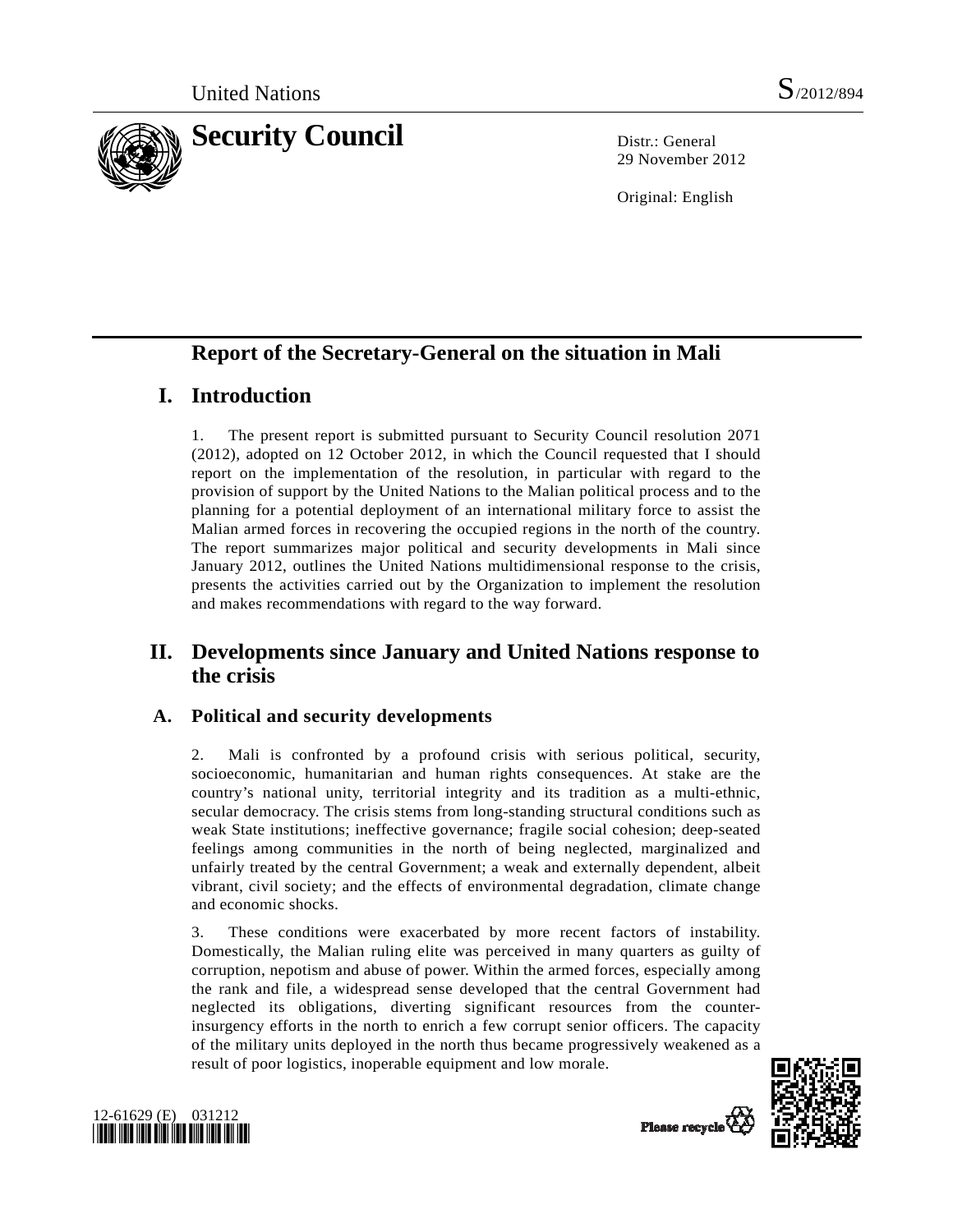4. In mid-January 2012, a Tuareg movement known as the Mouvement national pour la libération de l'Azawad (MNLA), along with Islamic armed groups including Ansar Dine, Al-Qaida in the Islamic Maghreb (AQIM) and the Mouvement pour l'unicité et le jihad en Afrique de l'Ouest (MUJAO), in addition to deserters from the Malian armed forces, initiated a series of attacks against Government forces in the north of the country. The Tuareg rebellion was emboldened by the presence of well-equipped combatants returning from Libya in the wake of the fall of the regime there.

5. On 22 March, a mutiny by disaffected soldiers from the units defeated by the armed groups in the north resulted in a military coup d'état. A military junta, the Comité national pour le redressement de la démocratie et la restauration de l'Etat, led by Captain Amadou Sanogo, took power, suspended the Constitution and dissolved the Government institutions.

6. The coup accelerated the collapse of the State in the north, allowing MNLA to easily overrun Government forces in the regions of Kidal, Gao and Timbuktu and proclaim an independent State of Azawad on 6 April. Shortly thereafter, tensions pertaining to ideological and programmatic approaches emerged among the armed groups in the north and, by 18 November, Ansar Dine and MUJAO had driven MNLA out of the main towns of Gao, Timbuktu and Kidal. These groups now control two thirds of Malian territory.

7. Immediately after the coup, on 27 March, the Heads of State and Government of the Economic Community of West African States (ECOWAS) appointed the President of Burkina Faso, Blaise Compaoré, to mediate in the crisis. They also announced the activation of a 3,000-strong ECOWAS standby force to be used if the rebels refused to accept a peaceful solution to the conflict in the north. On 6 April, the military junta and ECOWAS signed a framework agreement that led to the resignation of the then President, Amadou Toumani Touré, on 8 April and the appointment of the Speaker of the National Assembly, Dioncounda Traoré, as interim President on 12 April. The agreement provided for the establishment of a transitional Government, headed by a prime minister with executive powers, who would be responsible for organizing the elections — initially scheduled for March 2012 — and for addressing the security and humanitarian crisis in the north. It also provided for an amnesty law to be adopted by the parliament for the members of the junta. It failed, however, to address such important issues as the timeline for the transition, the modalities for the organization of the elections and the role of the junta during the transition. On 17 April, Cheick Modibo Diarra was appointed interim Prime Minister.

8. Most of the presidential guard, known as the "red berets" and considered an elite force, did not support the coup. On 30 April, they launched a counter-coup, which failed, and some 20 of them were arrested. Their alleged disappearance, along with the status of approximately 30 other detainees, remains of concern. Investigations into these cases have been slow.

9. On 21 May, the interim President was attacked and severely beaten in his office by a group of demonstrators allegedly favourable to the coup. After two months of medical treatment in France, he returned to Bamako on 27 July, following a commitment by the junta to guarantee his physical protection. Upon his return, he announced his intention to establish a high council of State comprising a president and two vice-presidents, one in charge of national political dialogue and the other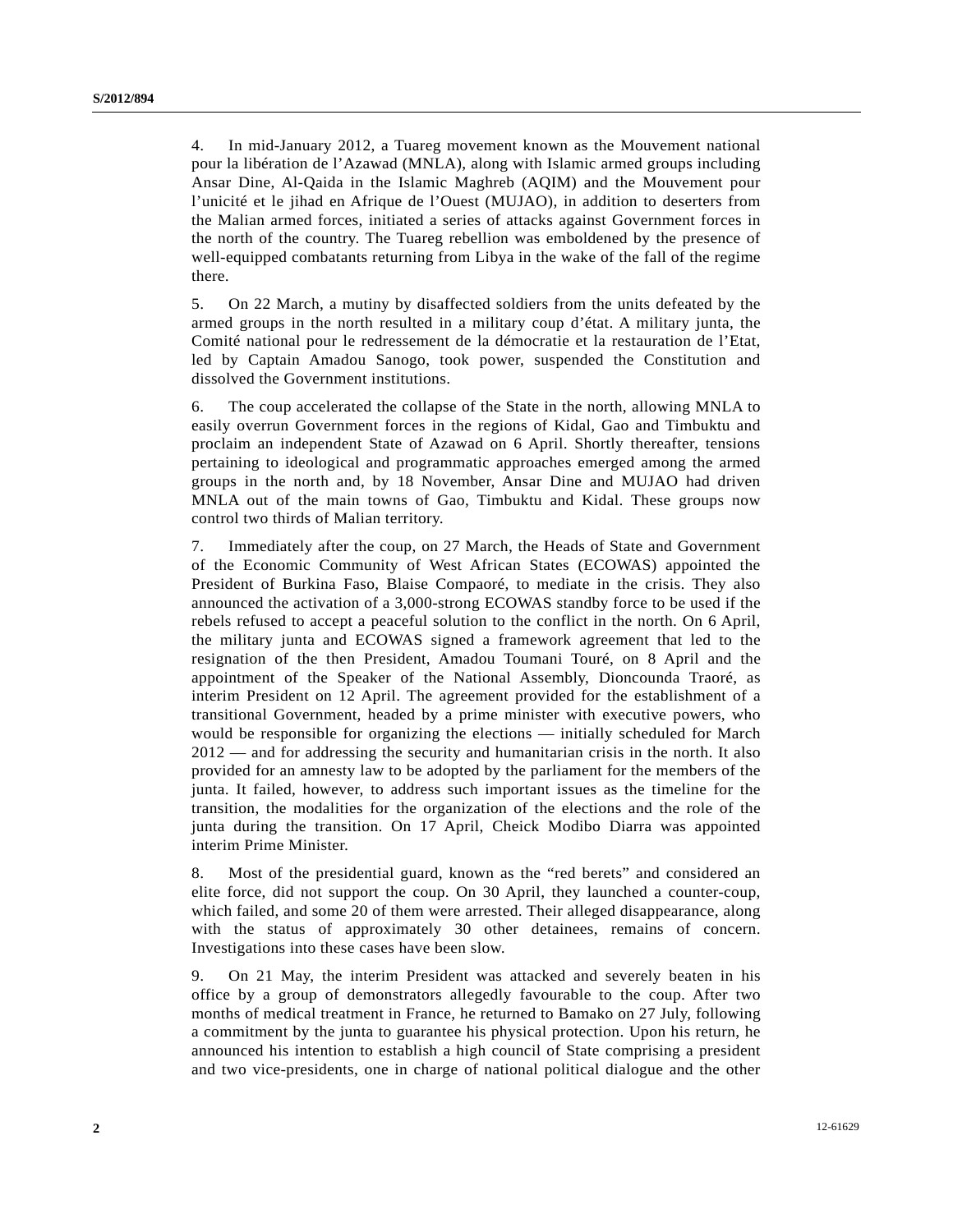responsible for security matters; a consultative national transition council; and a national negotiating commission. The last-mentioned was expected to engage in peace talks with those groups in the north that rejected violence and extremism. In a decree dated 8 August, he appointed Capt. Sanogo to chair a military committee to monitor the reform of defence and security forces and to oversee military operations. On 20 August, the Prime Minister announced the formation of a Government of national unity consisting of 32 members.

10. Various armed groups, including terrorist and affiliated entities, continue to control northern Mali. They reportedly have some 3,000 core combatants and are recruiting more, especially among children. They are well armed, with relatively sophisticated equipment obtained from Libya and weapons captured from the Malian armed forces. Drug traffickers and other criminal elements have also established themselves in these regions and are building relationships of cooperation with the terrorist groups. The towns of Douentza, Gao, Menaka, Ansongo and Gourma are currently under the control of MUJAO, which largely comprises foreign fighters. Timbuktu and Tessalit are both under the control of AQIM, while Kidal is controlled by Ansar Dine. AQIM has destroyed a number of holy, historic and cultural sites in Timbuktu, including some listed as World Heritage sites by the United Nations Educational, Scientific and Cultural Organization. AQIM has established Islamic police in Dire, Goundam and Douentza and MUJAO has done so in Gao. MUJAO is supported by combatants from the terrorist group Boko Haram, which is active in Nigeria. Ansar Dine is also reported to have ties to Boko Haram. These groups have created a context in which most cultural and recreational activities are prohibited, thus rejecting and combating the cultural identities and undermining the social fabric of the communities of the north. The groups reportedly support one another's efforts to retain control of the occupied regions, as demonstrated by the assistance provided by AQIM to MUJAO in repelling the recent attempts by MNLA to retake Gao.

11. Following the coup d'état, my Special Representative for West Africa, Said Djinnit, offered the support of the United Nations to the Malian authorities. As a result, in a letter dated 30 August, the President requested United Nations assistance to build the capacity of the Malian transitional authorities in the areas of political negotiation, security sector reform and humanitarian assistance. The Minister for Foreign Affairs of Mali addressed a similar letter to my Special Representative for West Africa on 19 September, in which he sought assistance in the areas of elections and governance.

12. In response to those requests, I deployed a preliminary assessment mission to Bamako from 1 to 5 October to engage with the transitional authorities and seek clarifications about the details of the assistance required. The team also held discussions with a broad cross section of Malian society, thus obtaining a more refined understanding of the situation on the ground. It formulated recommendations on United Nations assistance to strengthen Malian capacity in the political, military/security, governance and humanitarian and human rights fields, which are reflected later in the present report.

13. There is broad consensus that there is a need for a political process to generate a road map to end the transition and promote national reconciliation; external military assistance to liberate the occupied areas in the north; and elections to end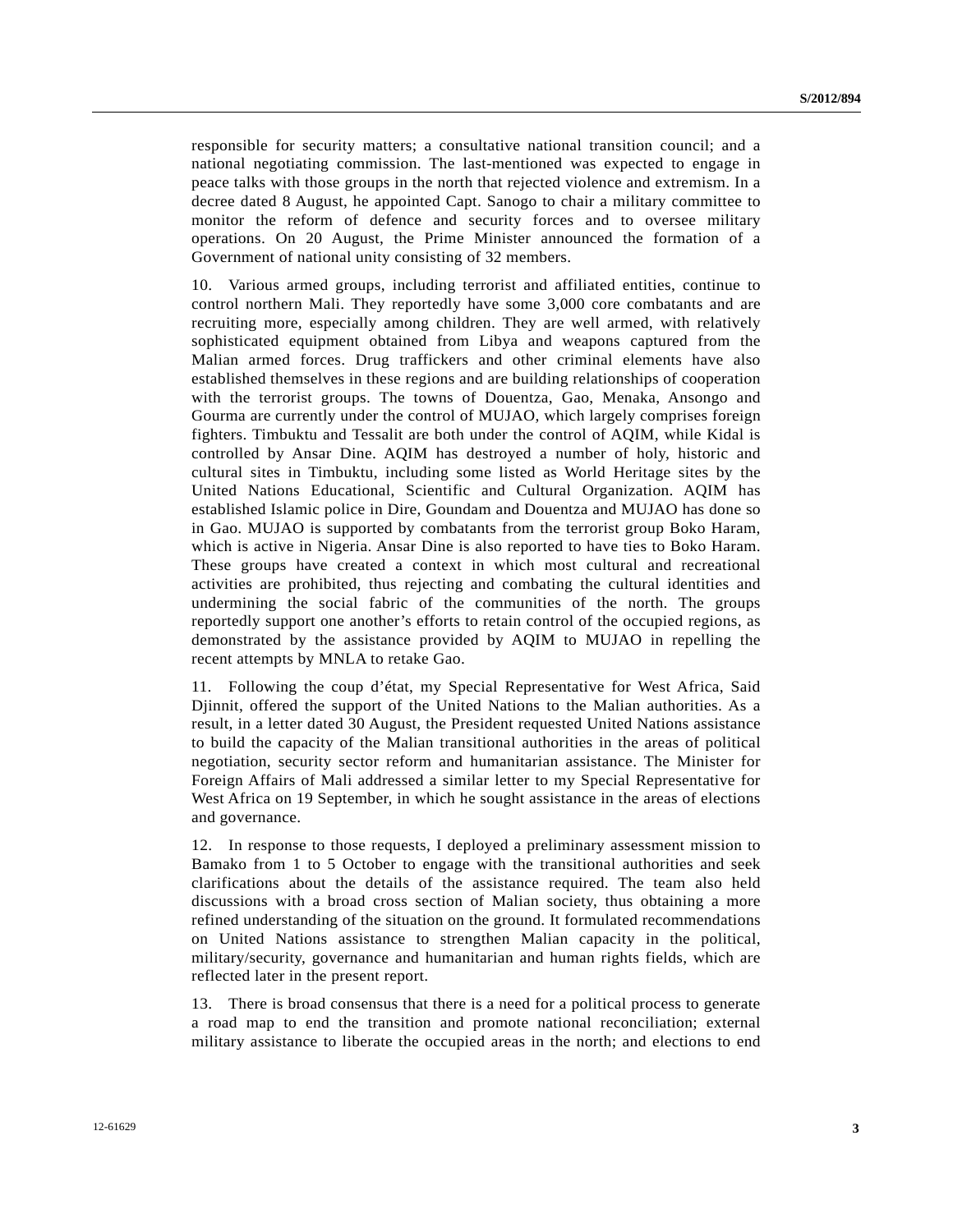the transition and fully restore constitutional order. There are, however, disagreements on how to achieve those objectives.

14. The leaders of the transition are bound together in a fragile alliance of necessity, while representing different and, at times, competing constituencies and interests. They are also subject to intense pressure from a divided society. The lack of alignment in the positions of the country's key partners, namely the core countries, ECOWAS and the broader international community, is an additional complicating factor. Consequently, the space available to these leaders to formulate a common strategic vision for their country is severely constrained. The consolidation of the partnership among the Malian leaders constitutes the single most important contribution that the international community can make to the political process in the country.

15. The team found that the Malian military was highly politicized, bitterly divided and poorly trained and equipped, which threatens the stability of the country and may derail the transition. Nevertheless, some military and security units have maintained a core of professional officers and troops, in addition to a minimum level of functionality. Furthermore, the military hierarchy appears increasingly determined to reorganize itself to face the immediate threats posed by terrorist and other criminal groups in the north.

16. The team also learned that, in recent years, the Malian defence and security forces had been inadequately trained and poorly equipped and supported. They also lack efficient mechanisms of civilian control and oversight. Many of the team's interlocutors expressed the view that the country's ruling elite had interfered with the process of recruitment and the training and promotions systems, which had caused grave distortions in the chain of command, compromised military professionalism, damaged the esprit de corps and created resentment among officers and the rank and file.

## **B. Humanitarian situation**

17. Since mid-January, when the rebel military offensive began, the humanitarian situation in the country has gradually deteriorated. The scope of the humanitarian crisis has increased for local populations who are unable to cope with both the chronic and generalized food and nutrition insecurity in the region and the massive inflow of displaced persons.

18. Civilian displacement as a direct consequence of fighting in the north has occurred on a large scale. According to the Office of the United Nations High Commissioner for Refugees, as at 1 November, a total of 412,000 persons had been forced to flee their homes. This figure includes some 208,000 refugees who are currently hosted in Algeria, Burkina Faso, Guinea, Mauritania, the Niger and Togo. An additional 204,000 individuals have been internally displaced and are currently living in extremely difficult circumstances, reliant on humanitarian assistance and the solidarity of relatives and friends who are providing hosting arrangements.

19. The health system in the north is also disrupted. While the cholera outbreak is under control with no new cases in more than a month, it must be monitored closely, given that any population movement in a context of limited access to water and sanitation services may increase the risk of cholera and other diseases. In addition,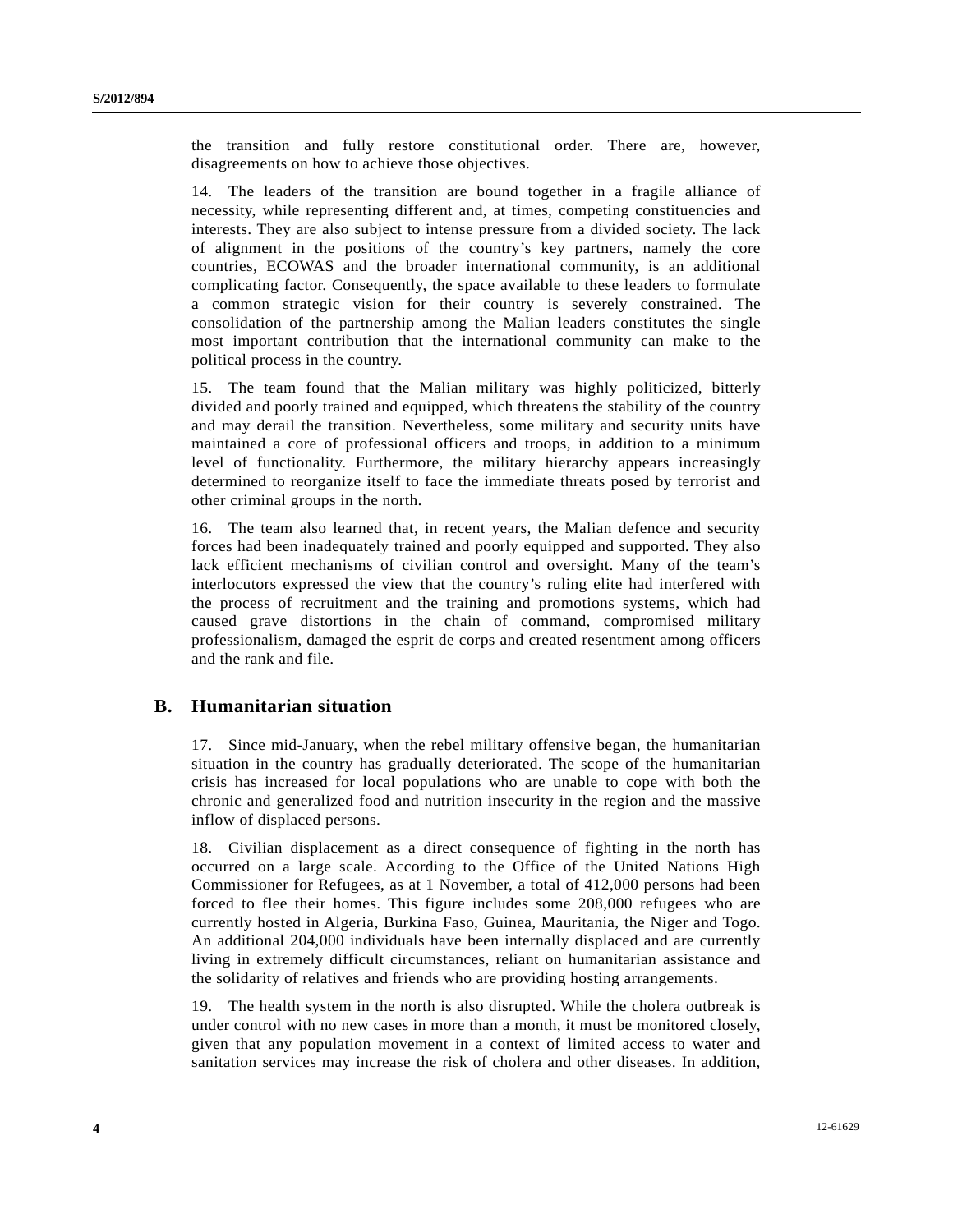population movements, often including livestock, place additional pressure on scarce natural resources, such as grazing land and water, and create an increased risk of conflict between refugees and local populations. While the food and nutrition security situation is slowly becoming less serious in the south of the country, where approximately 80 per cent of the needs are concentrated, critical humanitarian gaps remain underfunded in key sectors that need to be addressed to ensure the sustainability of humanitarian achievements. The collapse of the State in the north has triggered a severe contraction in the provision of basic social services.

20. International humanitarian organizations currently have restricted direct access to civilian populations in need of assistance, including internally displaced persons. United Nations agencies and non-governmental organizations continue to work through their national staff and in close cooperation with civil society organizations, community leaders and religious institutions to make critical interventions but, owing to the prevailing insecurity, their practical reach is confined mainly to the urban areas of Timbuktu, Gao and Kidal.

### **C. Human rights situation and protection of civilians**

21. The human rights situation in Mali, especially in the north, has continued to deteriorate since January. Extremist Islamist groups have reportedly committed gross human rights abuses, including summary and extrajudicial executions, sexual and gender-based violence, recruitment and use of child soldiers, torture and looting of hospitals. It appears that there have been changes in the pattern, character and prevalence of the abuses since the beginning of the crisis. Serious abuses, including sexual violence, summary executions and pillaging, were reportedly committed by the armed groups during the military offensive. At the outset, when MNLA was in control of parts of the territory, there were reports of sporadic human rights abuses. Since the extremist Islamist groups of Ansar Dine, MUJAO and AQIM have taken control, other types of abuses are being witnessed, mostly relating to the implementation of an extremely strict interpretation of sharia law. Executions, floggings and stonings, among other cruel and inhuman punishments, have been reported. While the figures are not high, they are of concern inasmuch as they might be indicative of an evolving pattern. Freedom of speech and assembly and the rights of women and children are also being curtailed.

22. Regarding the situation in the south of the country, the status of some 30 detainees, in addition to the alleged disappearance of some 20 soldiers in connection with the counter-coup of 30 April, remains of concern. The investigations into these cases have been slow and it is crucial that thorough and prompt investigations be completed as soon as possible. This will be especially important in the context of the request by the authorities for the United Nations to assist the Malian security forces, given that the Organization's human rights due diligence policy makes United Nations assistance to non-United Nations security forces conditional upon their respect for human rights and humanitarian law. Reports have also been received that mines are being laid in a number of northern areas by some armed groups, an issue that will need to be addressed as part of the stabilization plan.

23. Tracking of conflict-related sexual and gender-based violence in the period from December 2011 to November 2012 highlights grave violations against women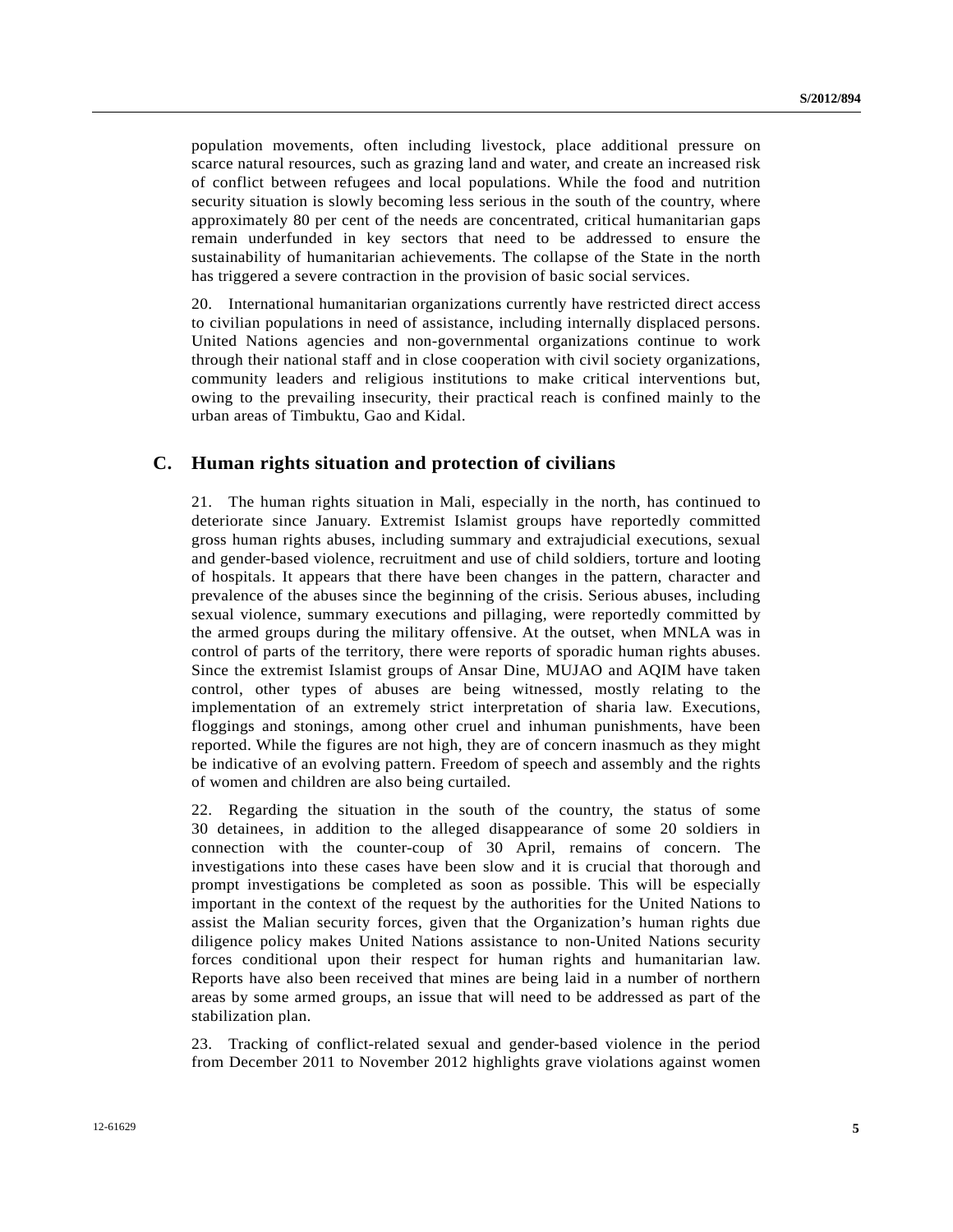and girls in northern Mali. The practice known as "requisition", reportedly used by rebels in Gao, involves the systematic gang rape of women and girls forcibly held overnight in rebel camps. As neighbourhoods are targeted in rotation and obliged to fulfil their requisition obligations, no sector of the community is left untouched. The cultural context of northern Mali means that women and girls who are raped will often be rejected by their families and communities, denying them the personal accompaniment and support networks that they so urgently need.

24. Cases of forced marriage have been reported in all areas under rebel occupation, including instances of young women forced into unions with members of the armed groups in circumstances where the marriage arrangement is simply a cover to legitimize the reality of abduction and rape, which in some cases could amount to sexual slavery.

25. Owing to the prevailing insecurity and access constraints, it has not been possible for the United Nations to verify reports and to determine the magnitude of violations or identify the perpetrators. Where direct access has been possible, the United Nations and its partners have lent support to the operation of 10 centres providing psychosocial and legal support to survivors of sexual and gender-based violence. There is, however, an urgent need to put in place basic services for such survivors, including medical and psychosocial support and socioeconomic assistance. The United Nations has continued to urge ECOWAS, the African Union and other partners to send strong messages to all the parties to the conflict to immediately cease rape and other forms of sexual violence and to stress that perpetrators will be held accountable for their crimes. In addition, efforts are being made to ensure that the prevention of sexual violence is adequately reflected in all discussions related to ceasefire and peace agreements.

26. Grave violations against children in northern Mali have been a salient characteristic of the crisis since it began. All armed groups in the north, including MNLA, Ansar Dine, MUJAO and AQIM, are reported to have targeted children, resulting in the recruitment of hundreds of minors into their ranks. Particularly alarming are reports of training camps in Gao run by armed groups, in addition to reports of cross-border recruitment of children in refugee camps in Burkina Faso, Mauritania and the Niger — a protection risk that the Office of the United Nations High Commissioner for Refugees and partners engaged in the refugee response in neighbouring countries are working to address. Allegations of the association of children with self-defence militia groups supported by the Government in the south of the country have also been received.

27. The Assistant Secretary-General for Human Rights travelled to Mali from 4 to 8 October to undertake a preliminary assessment of the human rights situation. His findings have been shared widely with a view to, among others, including measures to mitigate the human rights impact of the planning of the proposed military intervention in Mali. The Office of the United Nations High Commissioner for Human Rights also dispatched a mission to Mali, also visiting Burkina Faso, Mauritania and the Niger, from 12 to 21 November, in accordance with Human Rights Council resolution  $21/25$ , by which the Council requested the High Commissioner to submit a written report at its twenty-second session, in March 2013, on the situation of human rights in Mali, in particular in the northern part of the country. In addition, the Office conducted a preliminary assessment of the impact of the crisis on neighbouring countries as part of the mission.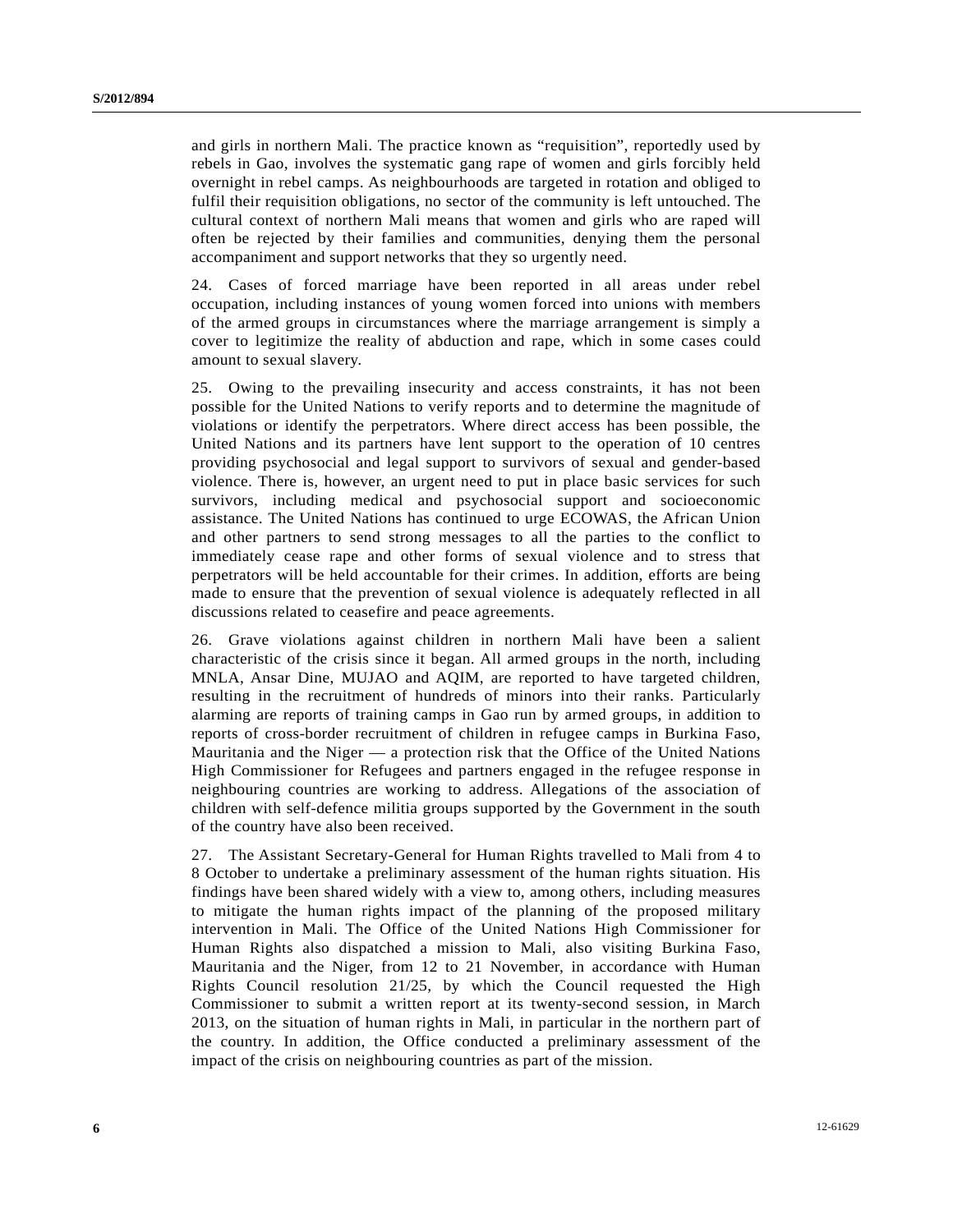## **D. Development**

28. The economic situation of Mali has been affected by the political and security crisis. Mali is expected to enter recession in 2012, with an economic growth rate of -3.1 per cent. Some emergency relief notwithstanding, economic activity and basic public services throughout the country have been severely disrupted. The sectors most affected include construction, agro-industry and the manufacturing industry, in addition to all branches of the service sector, including trade and financial services. Mali is facing a revenue shortfall. As a result of the crisis, the Government has written off as unrecoverable 400 billion CFA francs (\$800 million) of the targeted revenue for 2012 of 1.34 trillion CFA francs. Spending plans have been slashed accordingly. The suspension of external financing by donors has caused a State budget shortfall of 391 billion CFA francs (\$782 million) for 2012.

29. The crisis has also affected key socioeconomic indicators and the living conditions of the population. Preliminary estimates indicate that at least 663,000 people may have fallen into poverty. Urban populations are most affected because of job losses in construction, services and the informal sector and the arrival of large displaced populations to the cities. Whereas the Government was planning to create 30,000 jobs in 2012, 20,000 have been lost owing to the crisis.

30. Following the coup d'état and the suspension of development cooperation and aid by some development partners, the United Nations country team has been at the centre of efforts to coordinate and mobilize development partners to reengage with the transitional authorities and help them to maintain access to basic social services, limit the impact of the crisis on the lives of the most vulnerable and ensure social stability throughout the transition. To this end, it has developed a common framework for the provision of United Nations support to the transition, which focuses on the following three key areas of intervention: governance and peace consolidation; access to social services; and humanitarian response support. Support is being provided to key transitional and governance institutions to build their institutional capacity. Efforts are being made to ensure that the political process, in particular the national dialogue, is inclusive of the concerns of all key constituencies in Malian society. An integrated peace and development programme for the north will be developed. The United Nations country team will continue to work closely with the transitional authorities, development partners and civil society to build institutional capacity and promote activities aimed at increasing the resilience of Malians, especially those most vulnerable to social and economic shocks.

## **III. Implementation of Security Council resolution 2071 (2012)**

## **A. Provision of support to the political process**

31. Since the adoption of resolution 2071 (2012), the United Nations has stepped up its support to the efforts of the Malian authorities to enhance their internal cohesion, promote national reconciliation and strengthen State institutions so that they can gradually take ownership of the resolution of the crisis affecting their country. On 19 October, the Deputy Secretary-General, accompanied by my Special Envoy for the Sahel, Romano Prodi, and my Special Representative for West Africa, participated in the second meeting of the Support and Follow-up Group on the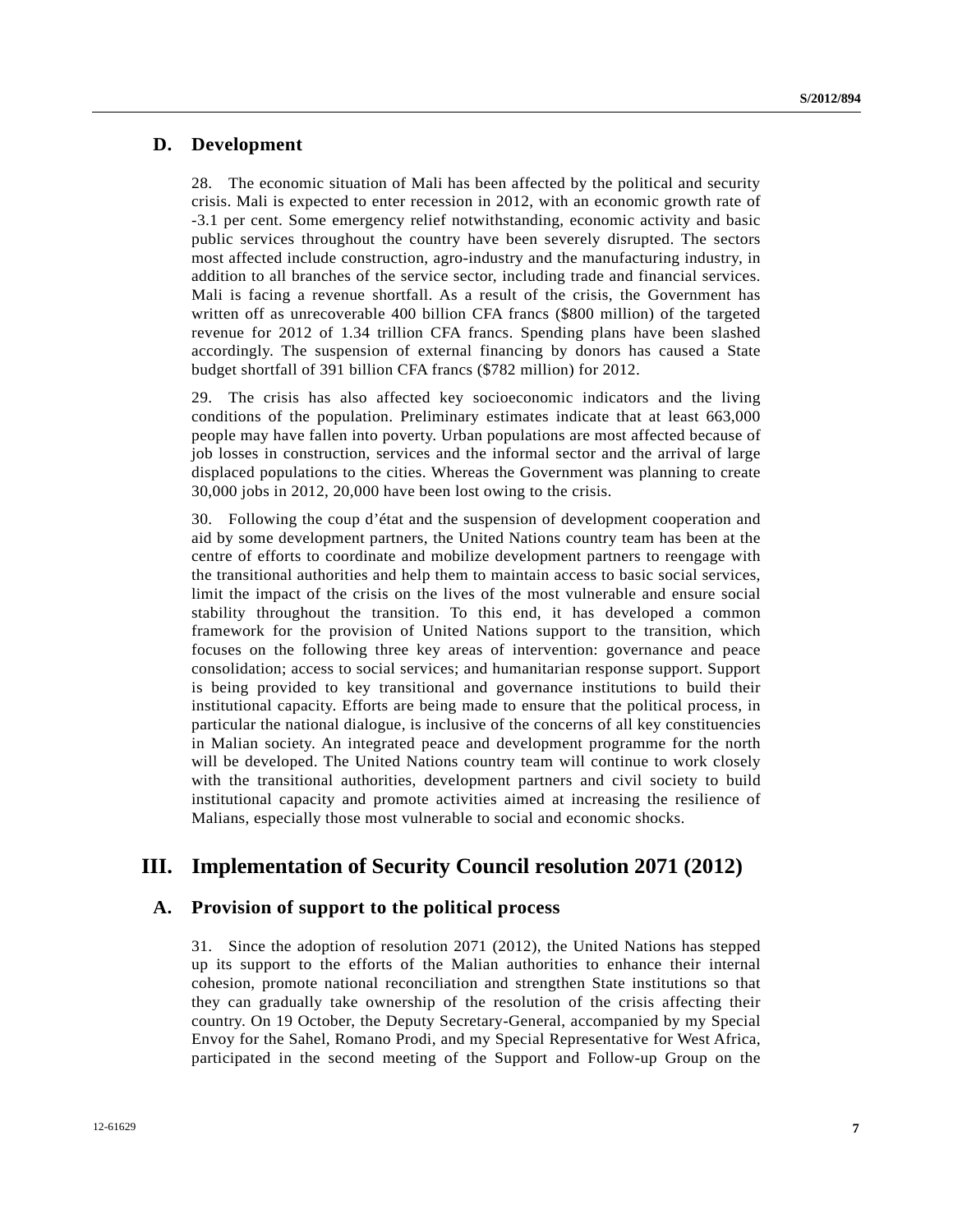Situation in Mali, held in Bamako on 19 October. Senior representatives of ECOWAS, the African Union, the European Union, the core countries, the International Organization of la Francophonie and major bilateral partners were also present.

32. The African Union strategic concept for the resolution of the crisis in Mali, which was adopted in Bamako and subsequently endorsed by the Peace and Security Council of the African Union on 24 October, has greatly contributed to framing the international response to the crisis by providing for greater coordination between Malian stakeholders and international actors. It also includes recommendations regarding governance challenges in Mali, the restoration of State authority in the north, the reform of the security sector and the preparations for elections.

33. Since the second meeting of the Support and Follow-up Group, my Special Representative for West Africa has intensified his shuttle diplomacy with the Malian transitional authorities, other national stakeholders, regional leaders and the ECOWAS Commission. Given the consensus that a strong political pillar is essential to addressing the challenges that confront Mali, the central objective of these contacts is to promote a political process consistent with both resolution 2071 (2012) and the African Union strategic concept. These discussions have focused primarily on forging convergence among the key leaders, including on the need for a return to constitutional order through elections and establishing the foundations for negotiations aimed at addressing the legitimate concerns of the Tuaregs and other communities in northern Mali.

34. The discussions held by my Special Representative for West Africa have revealed a mixed picture. On the one hand, Malians generally agree that there is a need for a political process consisting of a national dialogue, negotiations with groups and communities in the north that present legitimate grievances and preparations for elections. On the other hand, profound differences remain as to whether the national dialogue should be a constitutive forum, with powers to alter the Constitution, or a more modest consultative exercise, where participants simply exchange views and make recommendations that may or may not be followed by the executive authorities. Influential opposition groups consider that, to date, the preparations for the national dialogue have not been sufficiently inclusive and transparent. Consequently, they are threatening to boycott the entire political process until their concerns are addressed. Clearly, these internal divisions constitute the single most important obstacle to progress in the political process and must be addressed urgently and effectively. In this regard, the transitional authorities have indicated to my Special Representative that they welcome direct United Nations involvement in support of the political process.

#### **1. National dialogue and development of a transitional road map**

35. In October, the Prime Minister established a 50-member organizing committee for the preparation of the national dialogue, which will decide on the road map for the transition and the electoral process. The committee submitted to the interim President three options papers on the timeline for the transition, the elections and transitional institutions. These proposals were not, however, unanimously welcomed by the members of the Malian political class, some of whom disagree with the composition of the organizing committee and the Government's plans for the national dialogue process.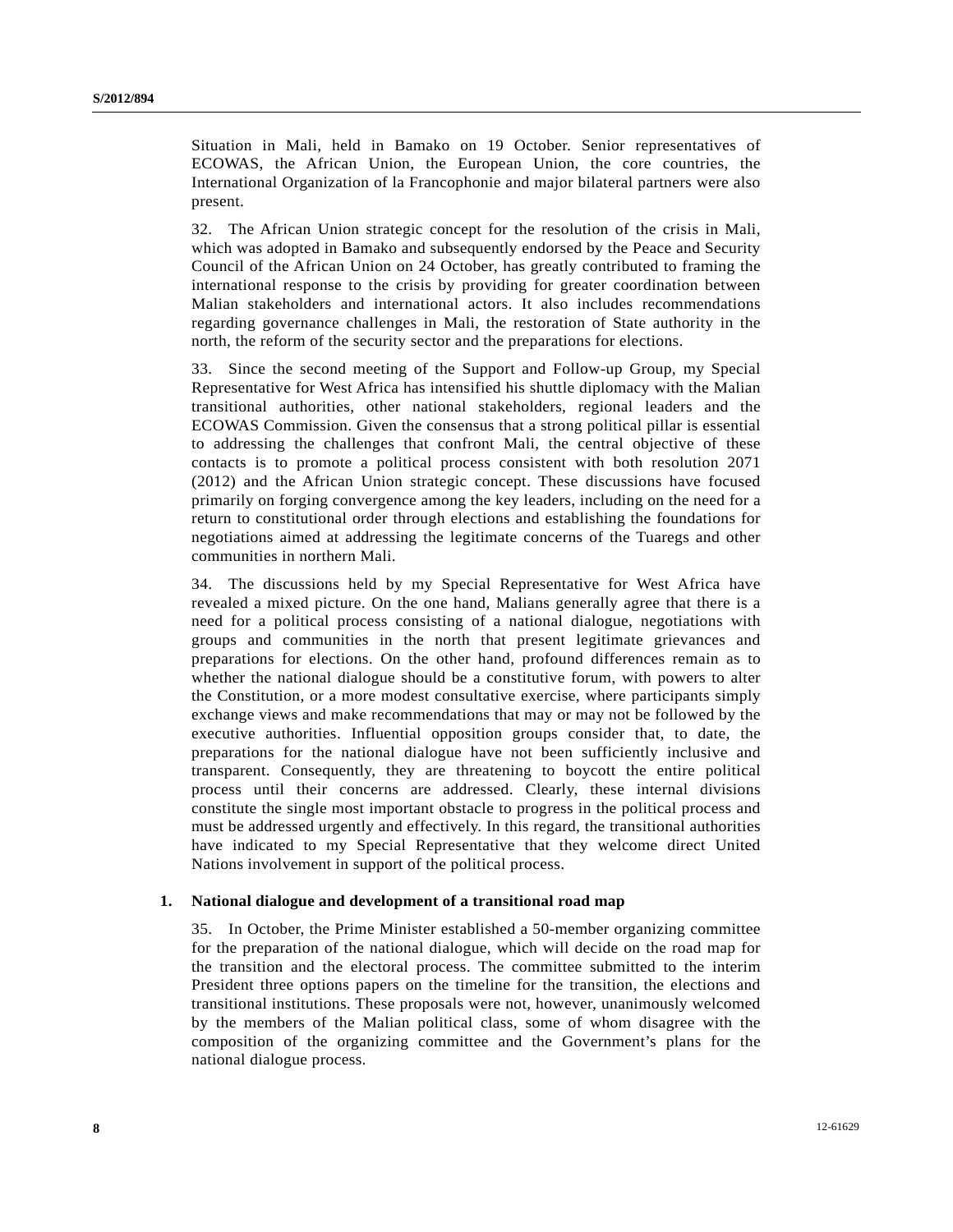36. During his recent visits to Mali, my Special Representative for West Africa met the interim President, the Prime Minister, Capt. Sanogo, the Minister for Foreign Affairs, the Minister of Defence, the Minister of Territorial Administration, the Bureau of the National Assembly, the Ombudsman, key political blocs and civil society. During those exchanges, he emphasized that Malians bore the primary responsibility for addressing and resolving the crisis in their country, while stressing that there was a need for unity of purpose among the country's regional and international partners. In particular, he encouraged all Malian actors to enhance national cohesion, create the conditions for inclusive dialogue and present a coherent road map for the transition with clear timelines for elections.

#### **2. Negotiations with groups occupying the north of the country**

37. The ECOWAS mediator for Mali, in collaboration with the core countries, is actively pursuing a negotiated solution to the conflict in the north. On 6 November, at a meeting in Ouagadougou in the presence of the Minister for Foreign Affairs of Mali, a delegation from Ansar Dine confirmed its willingness to engage immediately in negotiations with the transitional authorities. The group committed itself to a cessation of hostilities, enabling the free circulation of people and goods and facilitating humanitarian access in the areas under its control. It also affirmed its rejection of all forms of violence, extremism and terrorism, pledging to fight crossborder organized crime. The ECOWAS mediator is also encouraging MNLA and Ansar Dine to adopt a common platform to negotiate with the transitional authorities.

38. On 13 November, while in Ouagadougou for consultations with the ECOWAS mediator, my Special Representative for West Africa met the Secretary-General of MNLA, Bilal Ag Acherif, who stressed that dialogue was the only solution to the crisis in Mali and that the declaration of independence of Azawad issued by MNLA on 6 April was intended to draw the international community's attention to the fate of the population in the north. He also stressed that the United Nations could play a key role in the search for a solution to the crisis with the ECOWAS mediator.

39. My Special Representative for West Africa also met a delegation from Ansar Dine led by Algabass Ag Intalla, a prominent member of its leadership, who indicated that, since 1963, the population in northern Mali had been marginalized by the central Administration and that the National Pact for the Re-establishment of Peace, Brotherhood and National Unity in Northern Mali of 1992 and the Algiers Accord of 2006 had failed to address their grievances. He explained that the aim of the statement issued by Ansar Dine in which it had distanced itself from AQIM was to prevent a situation in which war would be the sole option. He stated that, although previous agreements had not been fully implemented, the group remained committed to a negotiated solution without preconditions. He praised the role of Algeria and Burkina Faso in fostering dialogue and warned that the military option would attract jihadists to northern Mali.

40. On 14 November, my Special Representative for West Africa met in Abidjan the President of the Authority of Heads of State and Government of ECOWAS and President of Côte d'Ivoire, Alassane Ouattara, who expressed his full support for the efforts by the ECOWAS mediator to create the conditions for a swift launch of the negotiations process between the Malian authorities and the armed and rebel groups in the north, on the basis of the key parameters reiterated in the final communiqué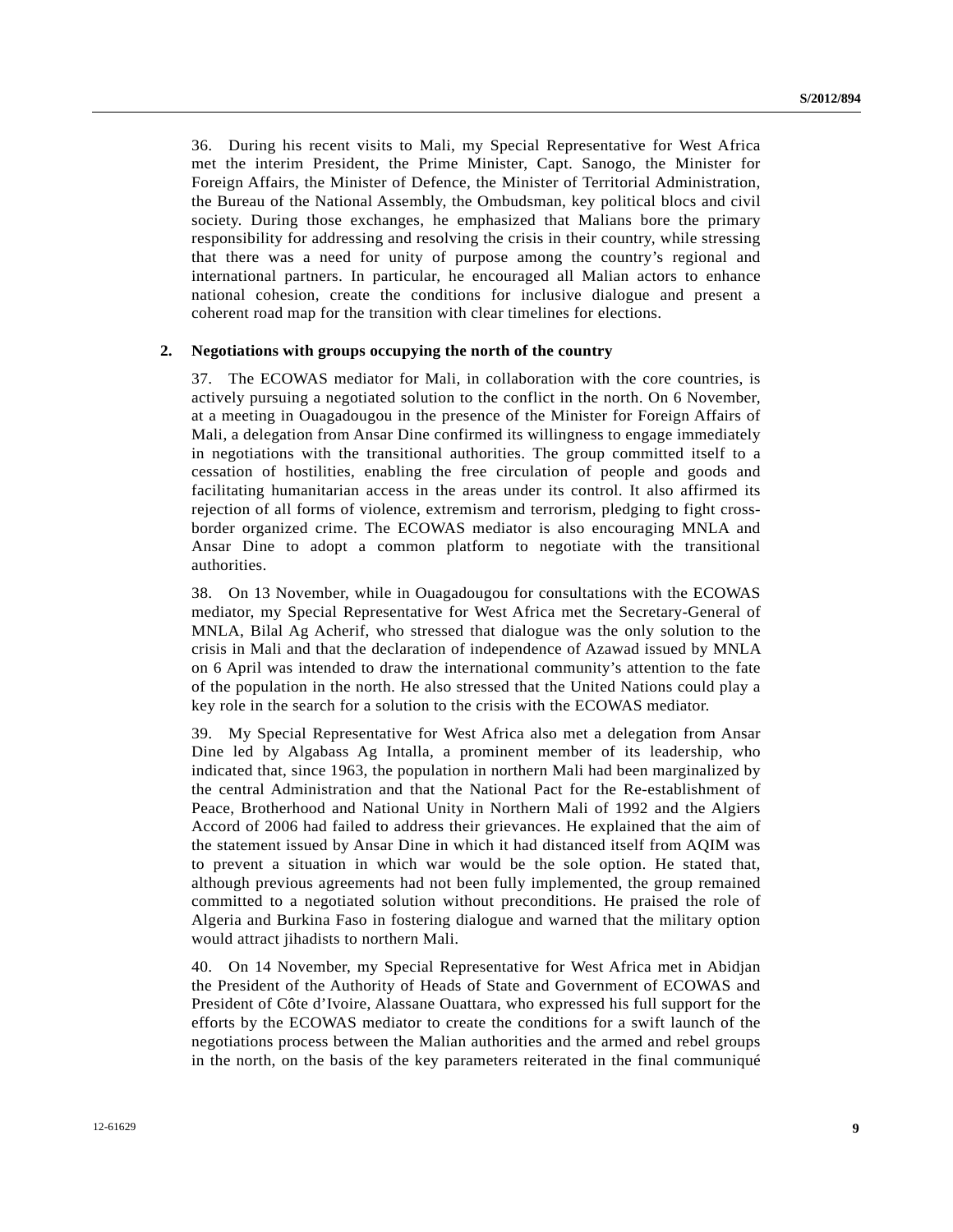issued by the Authority at an extraordinary session held in Abuja on 11 November. Mr. Ouattara also insisted on the fact that, consistent with the provisions of resolution 2071 (2012) and the African Union strategic concept, the international community had to concomitantly assist ECOWAS in pursuing the two-track approach of negotiations with those groups open to dialogue and military preparations that would ultimately serve the purpose of neutralizing the terrorist groups and organized criminal networks in northern Mali. He was continuing to impress upon the Malian leadership the need to rapidly set in motion the mechanisms envisaged for holding the negotiations.

41. My Special Representative for West Africa has also impressed upon all Malian stakeholders the importance of seeking a negotiated settlement to the situation in northern Mali and, in this regard, the urgency of setting up the negotiations committee announced by the interim President in July. The transitional authorities and most Malians have expressed support for a negotiated solution to the crisis. In this regard, the authorities have defined the following clear parameters for their engagement in negotiations: respect for the territorial integrity and unity of Mali; respect for the secular nature of the Constitution of 1992; and the need for the groups concerned to distance themselves from terrorist and organized crime networks, in particular AQIM. The interim President has confirmed that efforts are under way to engage with those groups. The envisaged negotiations committee would, once established, complement such efforts. The Prime Minister has called for direct negotiations between the transitional authorities and groups in the north and has asked that the ECOWAS mediator gradually transfer ownership to Malians. Both the interim President and the Prime Minister have requested United Nations assistance in building the capacity of the envisaged negotiations committee. To this end, a United Nations mediation expert has been deployed to assist in building the capacity of Malian actors to conduct effective negotiations.

#### **3. Elections**

42. The coup d'état prevented the presidential election from being held on 29 April as originally scheduled. Before the coup, the United Nations had been providing technical electoral support in several areas, including reinforcing the capacity of electoral management bodies, training polling agents, raising voter awareness and undertaking voter registration.

43. The occupation of the north has left Mali with three options: to prioritize urgent elections in order to rapidly establish a democratically elected Government and parliament, regardless of the limited access in the north; to wait until there is a sufficient State presence in the north to allow for the holding of elections in certain localities; or to await the full restoration of State authority throughout the country before holding elections. Under the first option, there is a high risk that the population in the areas controlled by rebel and armed groups will be excluded from the electoral process, which would also send the message that the south accepts the status quo in the north. This option is rejected by the transitional authorities, most political parties and civil society groups. The second option assumes that either the negotiation process, or an international military intervention, or the combination of both, will lead to the re-establishment of at least a partial presence of the State, thus enhancing the participation of northern communities in the elections and the legitimacy of the vote. Option three holds out the prospect of a lengthy transition until the territorial integrity of Mali is fully restored. These options, in addition to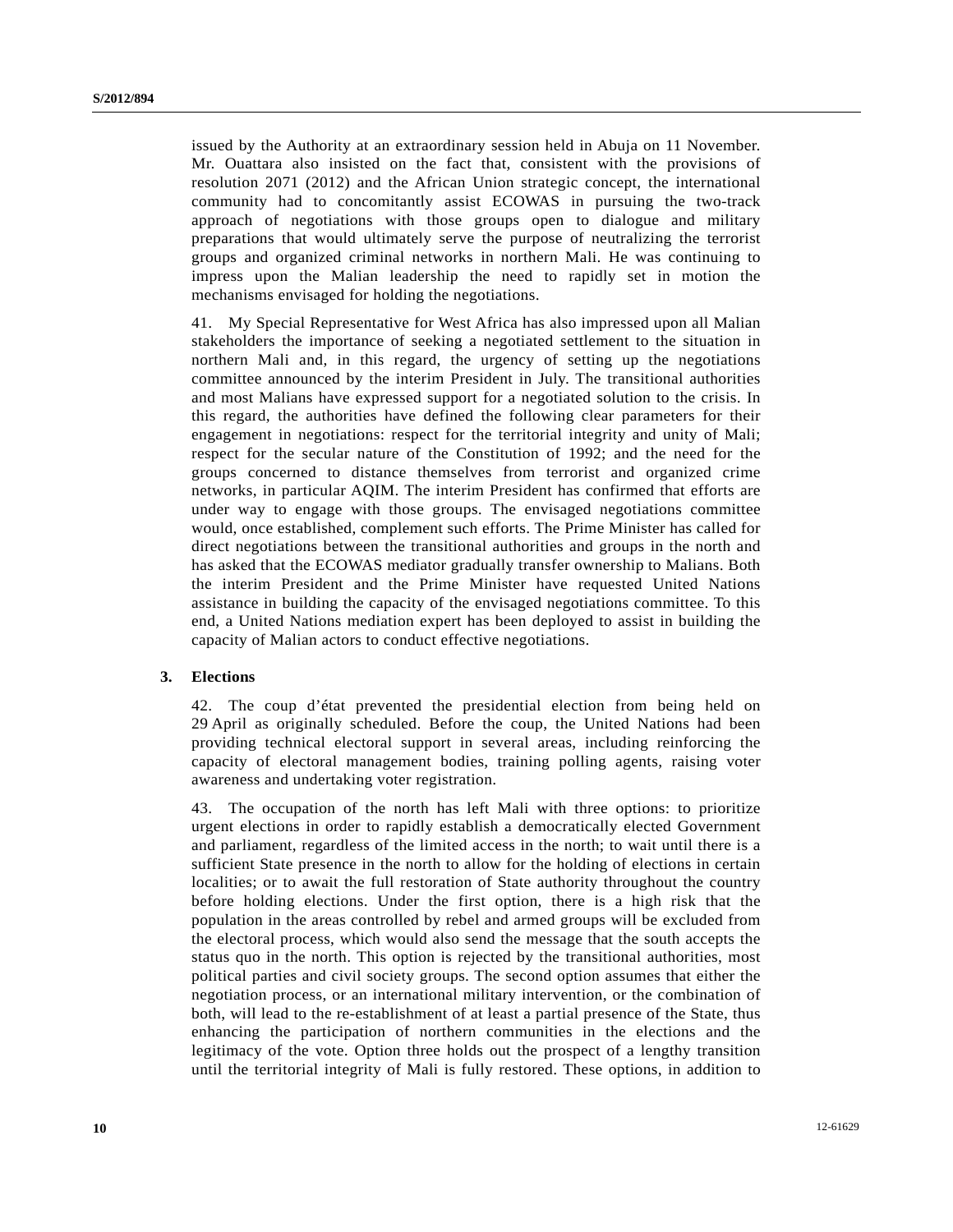the more technical aspects of the elections, are expected to be discussed as part of the national dialogue.

44. The focus of the United Nations has shifted towards helping the Malian authorities to create conditions for the conduct of transparent and credible elections during the transition period. To this end, three immediate steps have been identified: reform of the electoral laws, revision of the voter registers and holding of presidential and legislative elections. A number of challenges remain, however, including a decision on the timing of elections and the adoption of a realistic and consensual timeline by Malian stakeholders, the adoption of a budget and the establishment of an independent national electoral commission.

45. Looking forward, it is expected that the security situation, the need to replace electoral equipment and infrastructure in the north and the introduction of new voter registration technologies will increase the cost of the elections. A United Nations electoral needs assessment mission is currently in Bamako to help the Malian authorities formulate a detailed and realistic electoral timetable, taking into account the options referred to above, to recommend ways of addressing the challenges facing the electoral process and to recalibrate technical and financial support being provided by the United Nations to the electoral process.

### **B. Support to the security process**

46. In June, the ECOWAS Commission initiated an evaluation of the feasibility of deploying a stabilization force to help the Malian authorities to re-establish the territorial integrity of the country. An initial planning conference was held in Abidjan from 11 to 15 June, for which the United Nations and international partners provided advisory and planning support. That conference resulted in the development of an approach to address the security crisis in Mali. On 14 June, ECOWAS and the African Union requested a Security Council resolution that would authorize the deployment of an ECOWAS stabilization force to support the political process in Mali, assist in upholding its territorial integrity and combat terrorism in the country. Following the adoption of Security Council resolution 2056 (2012) of 5 July 2012, the United Nations continued to support ECOWAS, the African Union and countries in the region in developing the objectives, means and modalities of the envisaged deployment and other possible measures.

47. A technical assessment mission to develop plans for a possible international stabilization force was conducted from 8 to 17 July in Bamako, under the leadership of the Special Representative for Mali of the President of the ECOWAS Commission, Aboudou Touré Cheaka. The mission included members of the ECOWAS Standby Force and the African Union. A multidisciplinary United Nations team participated in an advisory capacity.

48. On 2 August, the President of the ECOWAS Commission, in a letter addressed to me, presented the ECOWAS concept for the resolution of the crisis in Mali. ECOWAS organized a further planning conference, held in Bamako from 9 to 13 August, in which the Malian authorities, the African Union, the United Nations, the European Union and other international partners participated, and during which the concept of operations for the ECOWAS force was further developed in consultation with the Malian defence and security forces.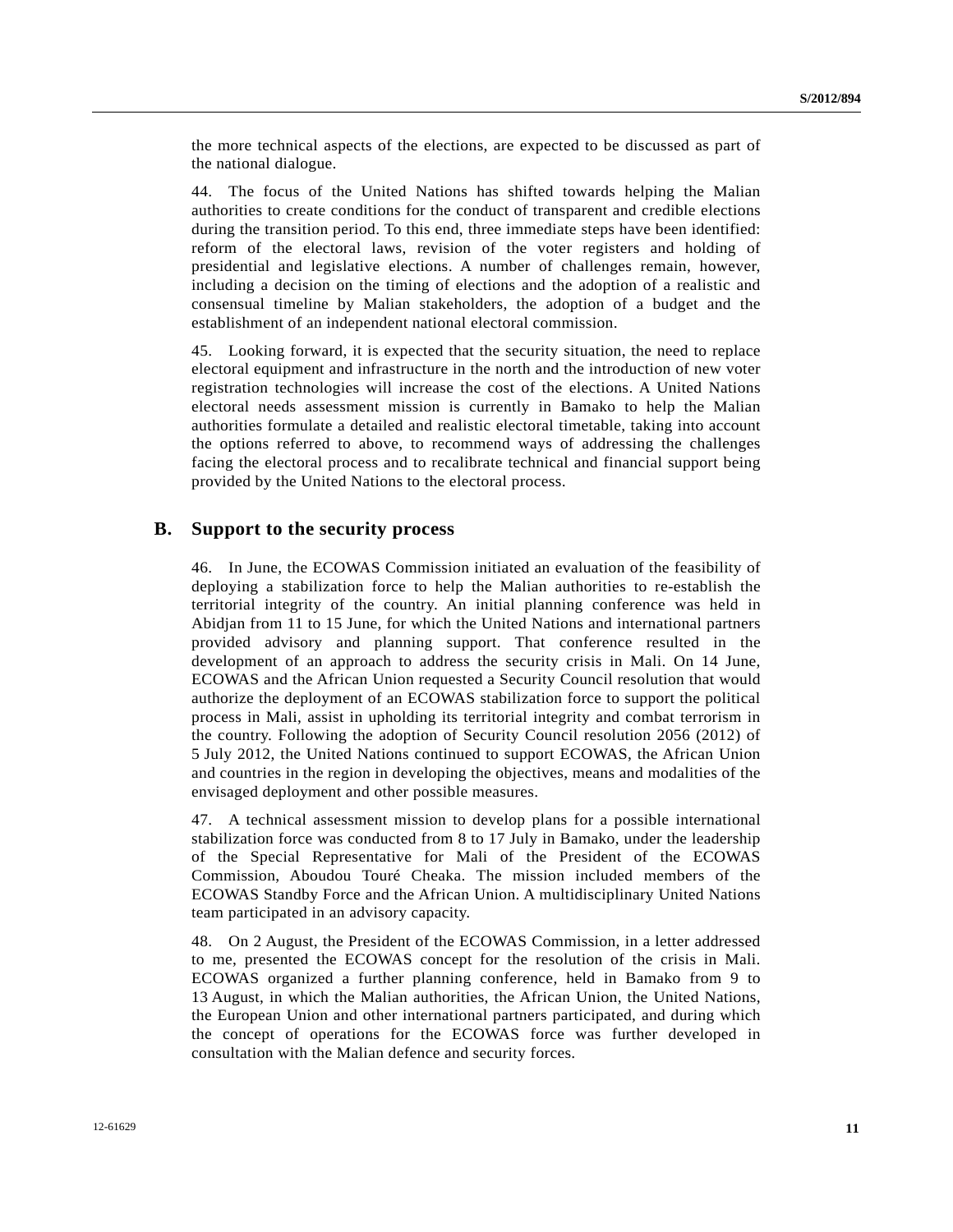49. On 1 September, the transitional authorities sent a letter to ECOWAS, in which they requested military assistance to reorganize the armed forces and restore the country's territorial integrity. On 23 September, the transitional authorities sent another letter to ECOWAS on the conditions for the deployment of ECOWAS troops in Mali. The transitional authorities, in a letter dated 18 September, and ECOWAS, in a letter dated 28 September, both requested a Security Council resolution that would authorize the deployment of an international military force to assist the Malian armed forces, acting under Chapter VII of the Charter of the United Nations, in order to recover the occupied regions of the north of the country.

50. Since the adoption of resolution 2071 (2012), the United Nations has further assisted ECOWAS and the African Union in the joint planning effort to determine the means and modalities of deploying such an international military force. On 20 October, I dispatched a multidisciplinary United Nations team to Abuja to consult the ECOWAS Commission, take stock of planning efforts and prepare for a joint planning conference. The strategic concept for the resolution of the crisis provided a framework for the planning conference, which was held in Bamako from 29 October to 5 November at the initiative of the African Union and ECOWAS, in close consultation with the Malian authorities, with participants from Algeria, Canada, France, Germany, Mauritania, the Niger, the United States of America, the United Nations and the European Union. A harmonized joint concept of operations was developed, aligning at the strategic level the separate operational plans of the Malian defence and security forces and the proposed international military force.

51. The harmonized joint concept of operations was subsequently endorsed by the chiefs of defence staff of ECOWAS on 6 November, by its Mediation and Security Council on 9 November, by its Heads of State and Government on 11 November and by the Peace and Security Council of the African Union on 13 November. In a letter dated 13 November, the African Union Commission conveyed to me the harmonized joint concept of operations and the communiqué issued by the Peace and Security Council at its meeting on the same day. In that communiqué, the Peace and Security Council urged the Security Council to give its full support to the strategic concept and the harmonized concept of operations, and to authorize, for an initial period of one year, the planned deployment of an African-led international support mission for Mali, under Chapter VII of the Charter. The Peace and Security Council also urged the Security Council to authorize the establishment of a support package funded by United Nations assessed contributions, in order to facilitate the speedy deployment and operations of the mission.

52. Under the harmonized joint concept of operations, the African Union, in consultation with ECOWAS, would appoint a special representative to head the mission. A special representative of the African Union would also provide political and strategic oversight of the military and police personnel comprising the international force. The office of the special representative would include civilian expertise and liaison capacity in such areas as political affairs, humanitarian affairs, human rights, security sector reform, justice and corrections and disarmament, demobilization and reintegration.

#### **1. Strategic operational framework**

53. The harmonized joint concept of operations, endorsed by the African Union and ECOWAS, is referred to as the "strategic operational framework" in recognition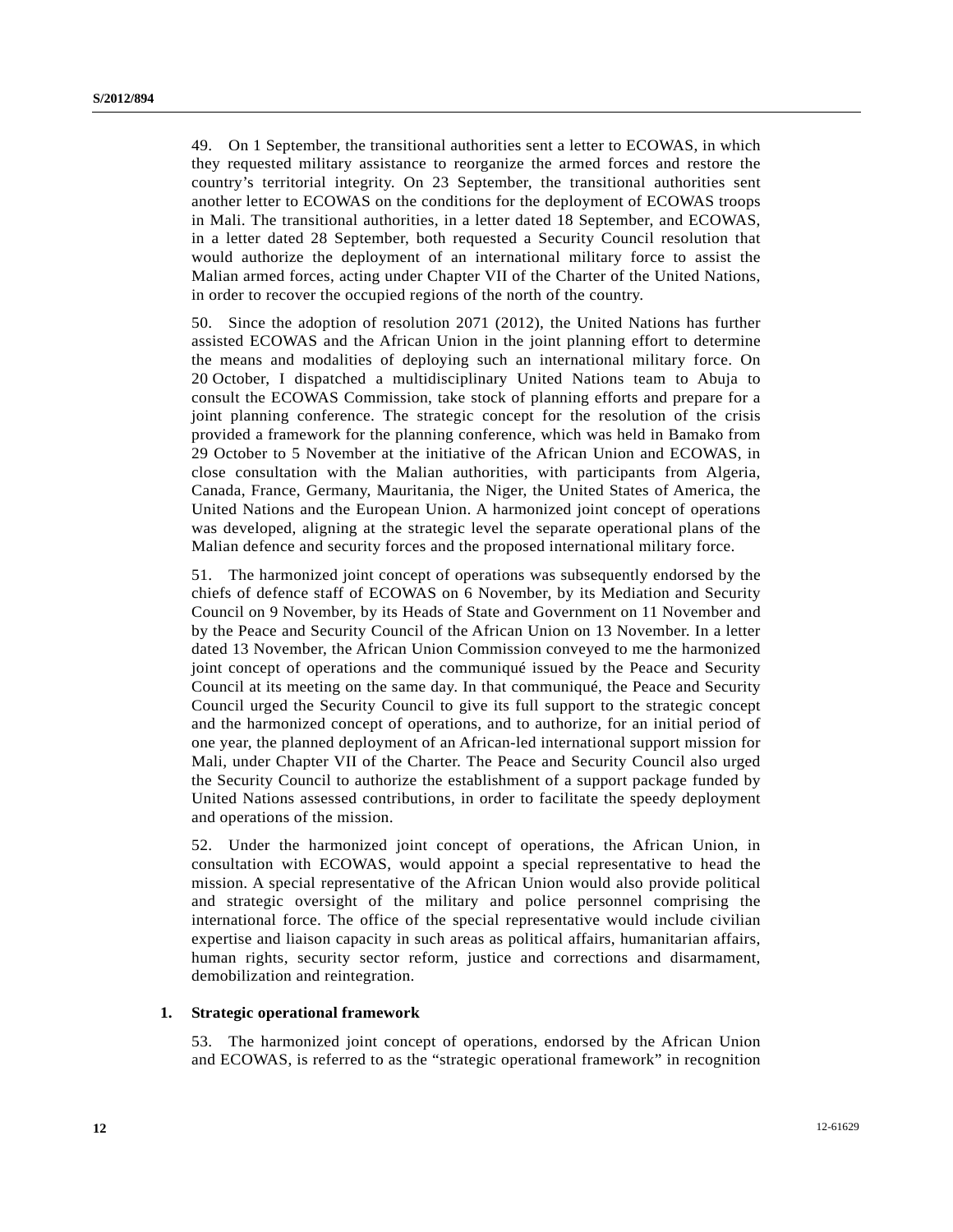of its aim to frame, at the strategic level, the separate but interdependent operational plans of an international force and of the Malian defence and security forces. Its strategic end state would be the creation of the conditions necessary for a stable, democratic State that exercises authority over its national territory, assumes its responsibilities with regard to the protection of the population, property and livelihoods and addresses regional security challenges, in particular international terrorism and transnational criminal activities.

54. The strategic operational framework defines the modalities of an African-led international force to support the Malian defence and security forces in developing the necessary capabilities, recovering the occupied regions in northern Mali and reducing the threat posed by terrorist and affiliated groups. Militarily, the end state would be the restored territorial integrity of Mali, with reduced threats from terrorist and affiliated groups and transnational criminal activities; a sufficiently secure environment maintained by operationally capable Malian defence and security forces for the consolidation of State authority, the maintenance of territorial integrity and the protection of the population; and established conditions for the restoration of basic services, social amenities and the return of the population. To achieve those objectives, it is proposed that the international force deploy to Mali for an initial period of one year.

55. The operation would take place within the territorial boundaries of Mali and, as operationally required, along the border areas and within defined areas of neighbouring countries, subject to their agreement and within appropriate legal frameworks. As areas are recovered, the Malian authorities would progressively re-establish State authority and maintain law and order and public safety. Once territorial integrity has been restored, the Malian defence and security forces would support stabilization activities led by the authorities to restore and maintain security in the post-conflict environment. At that juncture, the international force would have achieved its purpose and that phase of the mandate would end. Other operations, to be coordinated with regional and international partners, would continue to address the residual terrorist and criminal threats in the Sahel region.

#### **Mandated tasks of the African-led international operation**

56. The international force would support the Malian defence and security forces in three overlapping phases: building the capacity of the defence and security forces; recovering the occupied regions in the north and reducing the threat of terrorist and affiliated extremist groups and transnational crime; and making a transition to stabilization activities by the authorities to maintain security and consolidate State authority through appropriate capacities.

57. To that end, the international operation would assist in equipping, training and providing logistical support to the Malian defence and security forces. Most of that support is expected to come from international partners and would provide offensive and enabling support to the defence and security forces to recover the occupied regions in northern Mali. Furthermore, the actions of the international force would contribute to establishing a secure environment for the restoration of State authority, including through the redeployment of rule-of-law and security institutions and the restoration of law and order and public security and safety in the north as areas are recovered. The international force would also help the authorities to create a secure environment for the delivery of humanitarian assistance and the voluntary return of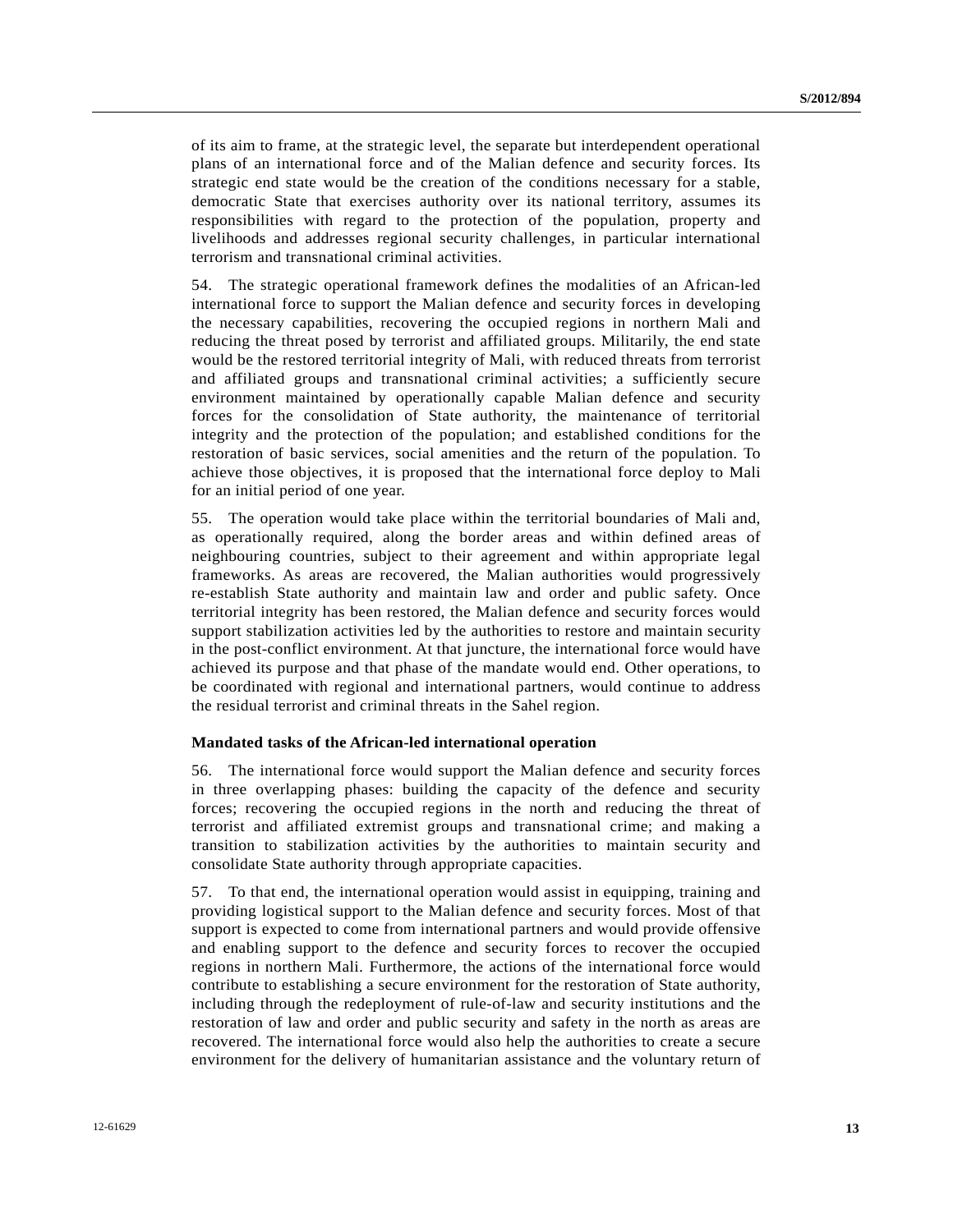internally displaced persons and refugees. Lastly, the force would support the authorities in their primary responsibility to protect the population with regard to international human rights and international humanitarian and refugee law. In addition, the police elements of the international force would secure force staff, premises and equipment; ensure the security and freedom of movement of force personnel; reinforce the centre for the coordination of operations to secure the transitional institutions; and strengthen the operational capacities of the national security agencies, including with regard to crowd control, through specialized training, in coordination with international partners.

#### **Composition and generation of the African-led operation**

58. The international operation would comprise 3,300 personnel, including infantry battalions and appropriate enabling capacity, such as engineers, fire support, air assets and logistics, and a police element, including formed police units.

59. The military and police would be generated from the ECOWAS Standby Force and from contributions from other countries, with the focus on generating battalions for better interoperability and cohesion, and with the appropriate capabilities for the desert environment and the threat in northern Mali. ECOWAS has received pledges for military and police personnel from several of its member States and has undertaken some field assessments. The pledges need to be reconfirmed and assessments of their capacities undertaken, including against the final force requirements, in order to identify the critical capacity gaps. Pledges are still required, including for air support assets and personnel (combat and utility aircraft and logistic air transport), engineers, additional fire support capabilities, intelligence, counter-improvised explosive device equipment and training. Some basic and specialized training and equipment will also be needed, based on the individual readiness of the military components. The African Union, in close consultation with ECOWAS, may be best placed to undertake the task of generating the required forces and capabilities, based on the principles of the African Standby Force. The capacity to generate the requisite military and police personnel and capabilities will be vital to ensuring the successful execution of the operation.

#### **Composition and capabilities of the defence and security forces**

60. The Malian defence and security forces would provide 5,000 personnel for the military operation to recover the occupied regions in the north, while the remaining forces would continue to provide security in the south. Additional forces required for the operations would be generated through recruitment and training, and through the use of the National Guard, as appropriate.

61. The availability of equipment is a challenge, since a significant amount was lost as a result of the withdrawal of the Malian armed forces from the northern regions early in 2012, and taking into account the low serviceability rates of equipment. While an audit will be undertaken by a bilateral partner, the Malian armed forces are facing critical capacity gaps, including in logistics (capability and associated equipment and vehicles), air support (armed, utility and transport), major combat vehicles (in particular armoured personnel carriers), weapons and communications equipment. A preliminary audit of the security institutions (national police, the national gendarmerie, the National Guard and civil protection) indicates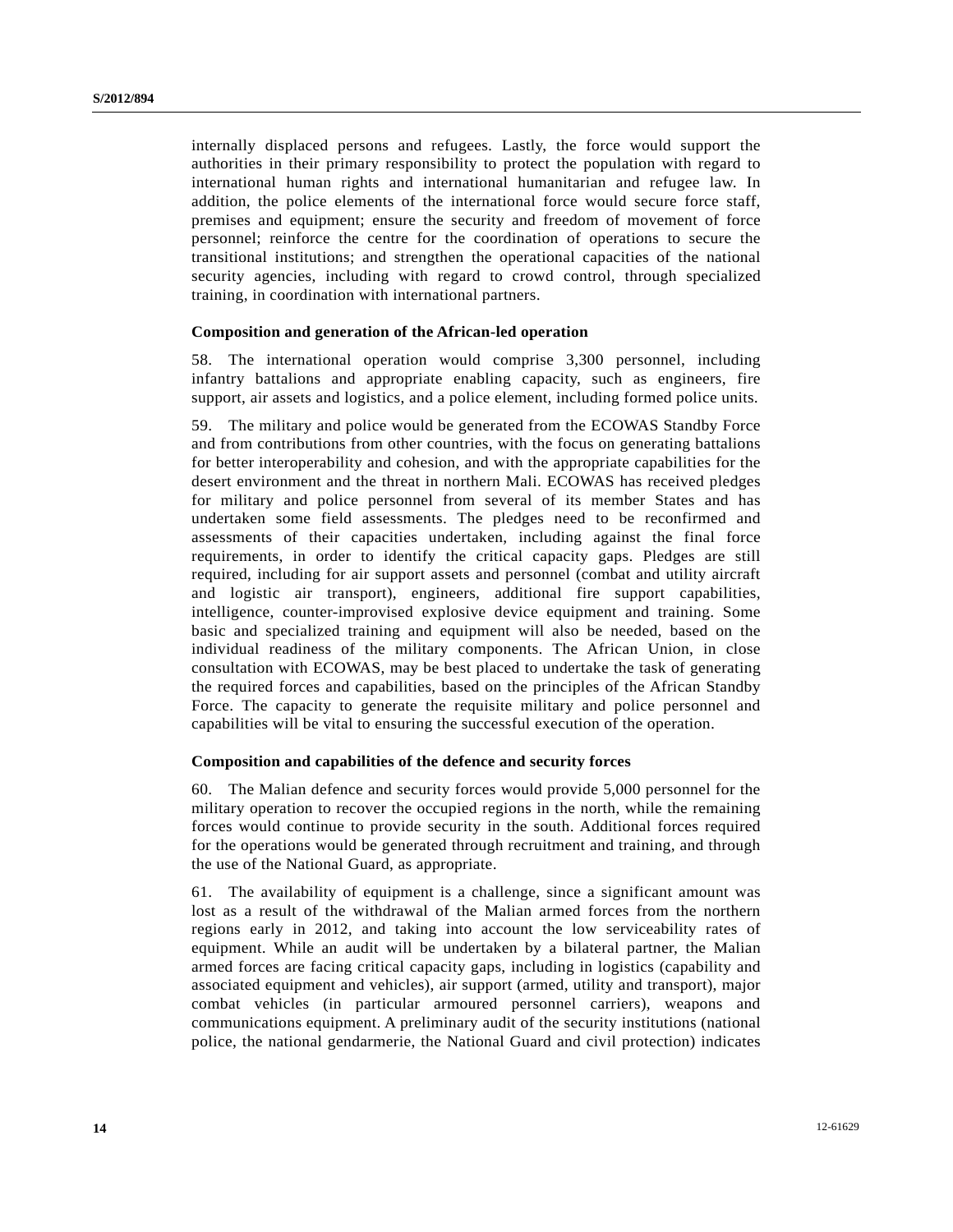that they also have equipment and logistical shortages, including transportation and crowd-control equipment.

62. There is also a requirement to support the longer-term process of transforming the security sector architecture. This needs to be balanced with immediate efforts to bolster its operational capacities to restore territorial integrity, as described above. The framework agreement of 6 April recognized supporting the security sector as a key priority and the authorities have established a military committee to monitor the reform of defence and security forces, as provided for therein.

#### **Command, control and coordination mechanisms**

63. The operation to achieve the objectives outlined above would be conducted by two forces, the international force and the Malian defence and security forces. The authorities would have primary responsibility for restoring territorial integrity, while the international force would support them. The Malian forces would lead these operations, with the international force providing offensive and enabling support. Military operational command would be through separate commanders for the Malian defence and security forces and the international force, who would report to the Malian Joint Chief of Staff and an African Union-appointed special representative, respectively. A joint planning and coordination centre would be established to support both commanders, in order to coordinate the operation and enhance interoperability.

64. A joint coordination mechanism would also be established comprising the ministers of defence of Mali, the contributing countries, the core countries, Algeria, Mauritania and the Niger, in addition to other interested parties, to provide support and assist the special representative. The chiefs of defence staff of the member countries would form a subordinate technical advisory working group. The United Nations and other international partners would also participate in the joint coordination mechanism, as appropriate. Stakeholders providing support to the Mission would, in consultation with the special representative, coordinate their activities and facilitate the implementation of their support through a partners' coordination forum. Partners may also directly contribute, as appropriate, at the political and tactical levels.

#### **2. Logistical support requirements**

65. The international force and the Malian defence and security forces would require logistical support for the operation. This is in addition to the capability and other requirements for the operational readiness of the two forces. Logistical and other support would be required down to an appropriate level in the field for all operational phases through a supply chain that would be established, and that would depend on the provision of the requisite transport. A main logistics base for holding and maintaining strategic reserve stocks and providing central services would be established, as well as additional bases, as required, which would include medical, maintenance, supply, communications and information technology services, fuelling points and engineering services. Units of the international force would initially need to be self-sufficient on deployment for a period of at least 90 days, after which support would be required through external arrangements. This would require pre-positioning of mobile stocks and the establishment of key logistic capacities such as fuel, food and water, ahead of troop deployments. The strategic operational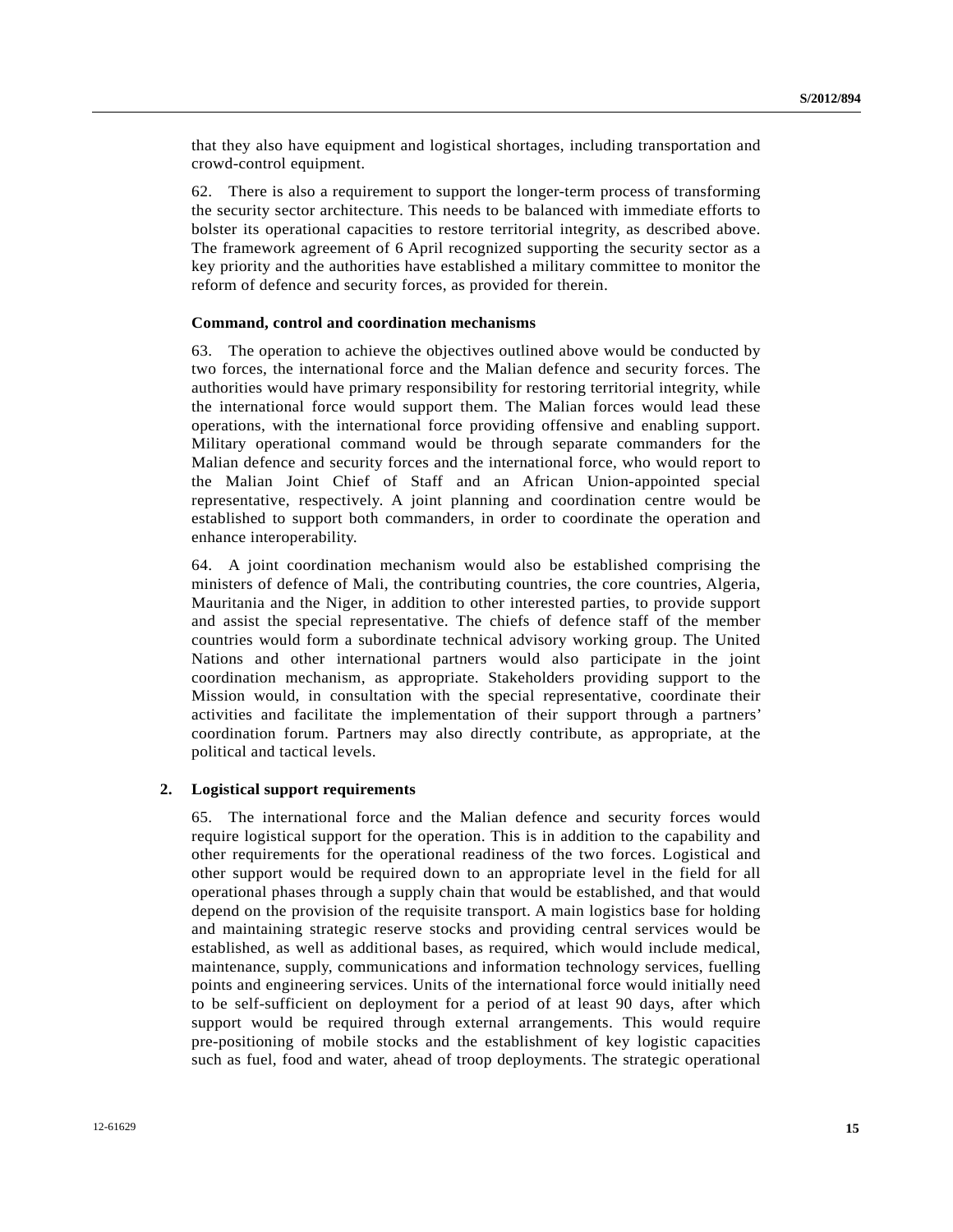framework identifies 10 days of self-sufficiency. The resulting gap would therefore need to be addressed through external support.

#### **3. Analysis of the strategic operational framework and proposed operation**

66. The strategic operational framework is the result of negotiations between key interested stakeholders, principally the Malian authorities, the African Union and ECOWAS, with support from key partners, including the United Nations. The framework, which was endorsed by the African Union on 13 November, could provide a useful basis for consideration of the call by the African Union for a Security Council resolution authorizing the proposed African-led international support mission for Mali, although the planning for the operation remains a work in progress. It could also provide a basis for the development of more detailed harmonized operational plans by the international force and the Malian defence and security forces. Joint planning needs to continue to fully develop the details of their operations, however. Such planning would need to take into account further political developments and corresponding developments on the ground, and to ensure that a secure environment is created for civilians and the delivery of humanitarian assistance. Planning will also need to be synchronized with regional and international plans in such areas as counter-terrorism, border control and countering criminal networks.

67. Effective command, control and coordination mechanisms will be essential, as will legitimate State and international oversight mechanisms. The continuing planning effort recommended above will need to ensure that such command, control and coordination mechanisms are further elaborated. A clear division of roles and responsibilities at the tactical level between the international force and the Malian armed and security forces will also emanate from the joint planning efforts that are under way.

68. The strategic operational framework allows for the unintended consequences that a military operation might have on the fragile humanitarian and human rights situation in northern Mali and, as a result, on the chances for sustainable peace. The overarching obligation of the authorities to ensure the protection and security of all citizens, on an inclusive and non-discriminatory basis, should inform the further planning and discharge of the mandated tasks of both forces. The continuing planning process should ensure that such recognition is made operational in the detailed plans, including with regard to the possible increased displacement of persons, with direct consequences for humanitarian operations in neighbouring countries, and the potential to trigger targeted retaliatory attacks. Appropriate training in international humanitarian and human rights law, civil-military coordination, the rights of the child, humanitarian demining and protection against sexual exploitation and abuse, should form part of the preparations in that regard. Internal, human rights and humanitarian law advisory and oversight capacity should be deployed as part of the mission, in order to ensure that measures are put in place for its strict compliance with international law and accountability.

69. The effective implementation of the strategic operational framework is based on the assumption that the international force and the Malian defence and security forces have, and are supported by, the required capabilities, including the ability to operate in a desert environment and effectively meet the identified threat in northern Mali. Those capabilities still need to be generated. The provision of significant and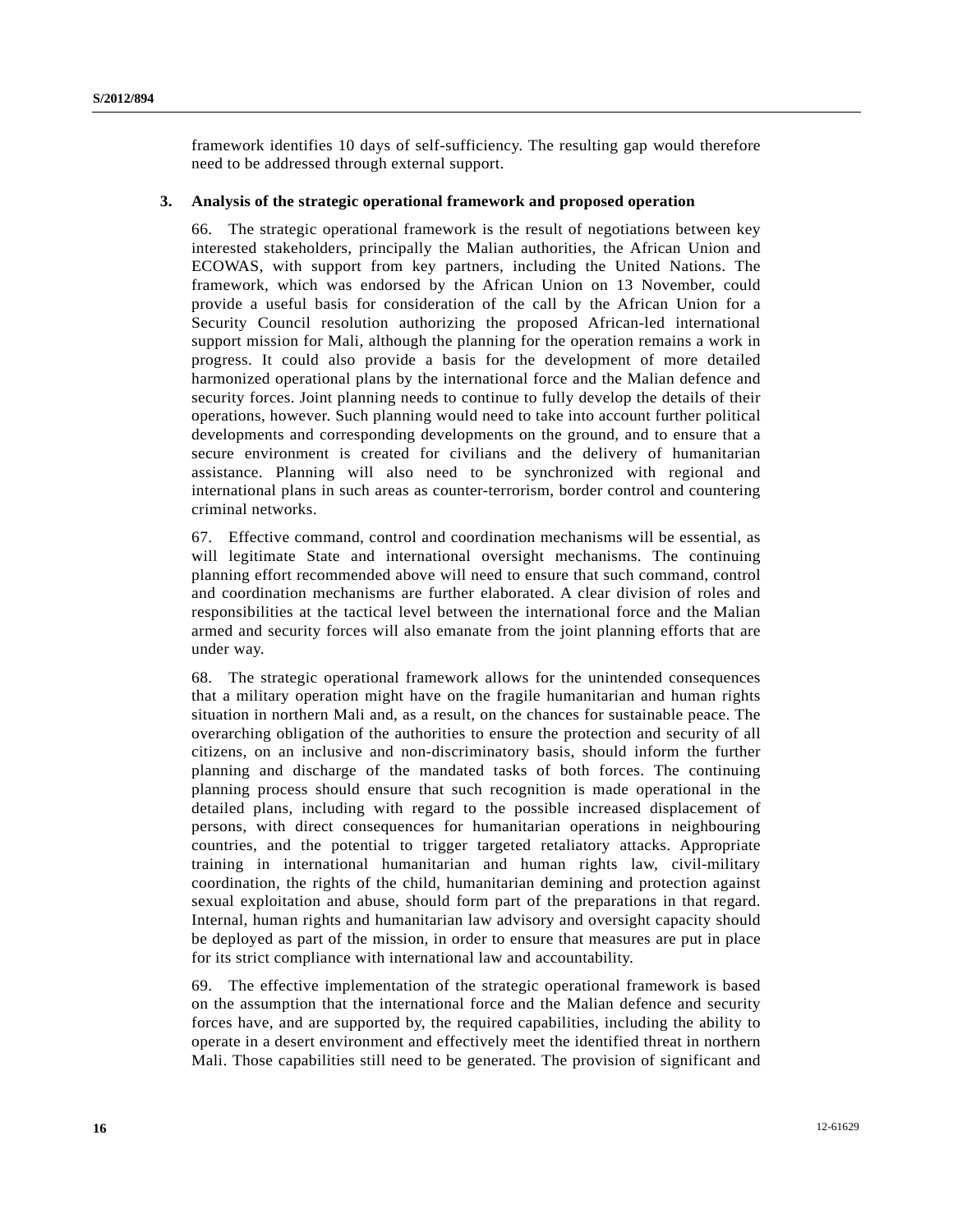timely external support for training, equipment, logistics and funding to both the international operation and the Malian defence and security forces will be of critical importance in the light both of the capabilities required and the threat posed by terrorist and affiliated groups and transnational organized criminal activities. External support will be required for counter-terrorism activities, coordinated border control and sustainable regional counter-terrorism and counter-transnational criminal strategies and operations.

70. A determination of the specific training, equipment and logistics requirements necessitates an urgent assessment of the respective military and police capabilities. Coordination and a clear division of roles and responsibilities for such an assessment and the subsequent filling of any gaps between the Malian authorities, ECOWAS, the African Union, the United Nations, the European Union and other international partners will be vital in that regard. A donors' conference could be convened at which respective roles and responsibilities could be further defined and pledges garnered for funding or in-kind contributions. The Peace and Security Council of the African Union, in its communiqué of 13 November, also urged the Security Council to establish a trust fund to that end.

71. On 19 November, the Foreign Affairs Council of the European Union considered a crisis management concept under which military training and advice would be provided to the Malian armed forces. The concept is expected to be considered for approval by the Council on 10 December. Furthermore, the Council underlined the importance of adequate financial support for the operation in Mali by the regional States and organizations and other international partners, recalled its willingness to provide support and requested the European Commission to prepare to mobilize funds from the African Peace Facility.

72. Any effort to extend State authority throughout the country, enable humanitarian action, protect civilians, support vulnerable groups and promote national dialogue and governance would also require targeted international assistance in several critical areas. The international force and the Malian defence and security forces will face a significant risk from improvised explosive devices and landmines, which would also affect the safe delivery of humanitarian aid and the return of internally displaced persons and refugees. Training, advisory support and basic equipment will be required for both forces to conduct mine clearance, explosive ordnance disposal and counter-improvised explosive device activities, in addition to weapons and ammunition recovery in the areas recovered from terrorist and affiliated groups. The provision of coordinated external support to mine action and the establishment of national capacity in this sector will be essential.

73. Stabilization will require the strengthening of the national police command and control system and the rebuilding of Government law enforcement structures in the north, including the training and equipping of the gendarmerie and regional police units, border management mechanisms and regional cooperation. Assistance to restore the justice sector, including local prisons and courts in the north, and to promote access to justice in the recovered areas, will be required simultaneously, together with support to transitional justice initiatives. The consolidation of peace will require a fully fledged assistance programme for the return and sustainable integration of internally displaced persons and refugees. Lastly, an initial programme will be required to address the issue of the disarmament and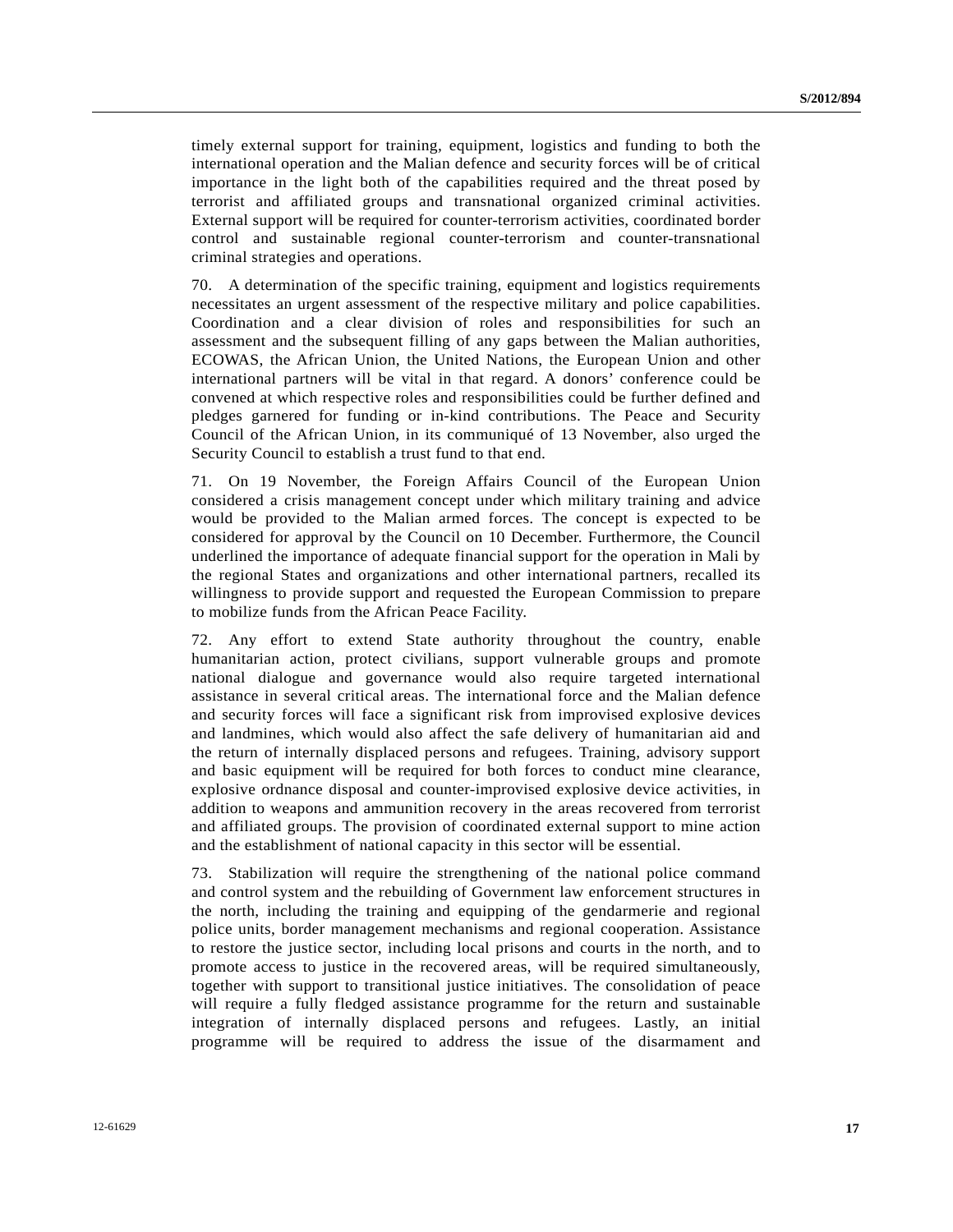reintegration of former combatants, including children, incorporating assistance for vulnerable populations associated with former combatants.

74. In the longer term, Mali would benefit from enhancing its security sector governance, oversight and accountability, including early warning structures in the north, and the strengthening of its civil society, especially women's and youth groups. Furthermore, in the light of the deteriorating human rights situation, including risks associated with a military offensive in the north, a strong United Nations human rights component should be envisaged as part of a multidimensional United Nations presence to monitor, report publicly and respond to violations of international humanitarian and human rights law by all parties, including by the eventual military operation. The human rights component should contribute to national and international reconciliation, accountability and humanitarian efforts, participate in United Nations efforts to reform the justice and security sector and support the provision of human rights training. To strengthen the independence and effectiveness of such a United Nations human rights component, the same should be deployed separately by any stabilization force. It would also be important to begin planning for the actions needed to accompany or follow any military operation in the north with regard to the extension of State authority, including rule-of-law and security institutions, mine action, regional cooperation, security sector reform, human rights, institutional development, preliminary demobilization, the disarmament and reintegration of former combatants and the protection of returning refugees and internally displaced persons.

## **IV. Observations and recommendations**

75. I am gravely concerned by the deepening crisis in Mali, which poses a clear threat to international peace and security. Northern Mali is at risk of becoming a permanent haven for terrorists and organized criminal networks where people are subjected to an extremely strict interpretation of sharia law and human rights are systematically abused. Urgent action is required to help the Government and people of Mali to reunify their country, bring about a swift return to constitutional order and deprive Al-Qaida and its affiliates of a platform that enables them to threaten the State, neighbouring countries and the international community as a whole.

76. The complex crisis requires a multifaceted and integrated response in which the political, security, humanitarian and human rights dimensions are well coordinated and mutually reinforcing. The challenges facing Mali also need to be seen in the broader context of a deeply stressed Sahel region. Some of the underlying causes of the current crisis are indigenous to Mali. Others, however, including adverse climate and ecological changes, disaffected local populations, transnational terrorism and organized crime, affect the entire region. The problems of Mali cannot be solved in a lasting manner without maintaining a sharp focus on the Sahel. This is why I decided to appoint Romano Prodi as my Special Envoy for the Sahel with the primary task of developing a United Nations integrated strategy for the region, which I intend to present to the Security Council early in 2013.

77. A military operation may be required as a last resort to deal with the most hard-line extremist and criminal elements in the north. Before that stage is reached, however, the focus must be on initiating a broad-based and inclusive political dialogue aimed at forging national consensus around a road map for the transition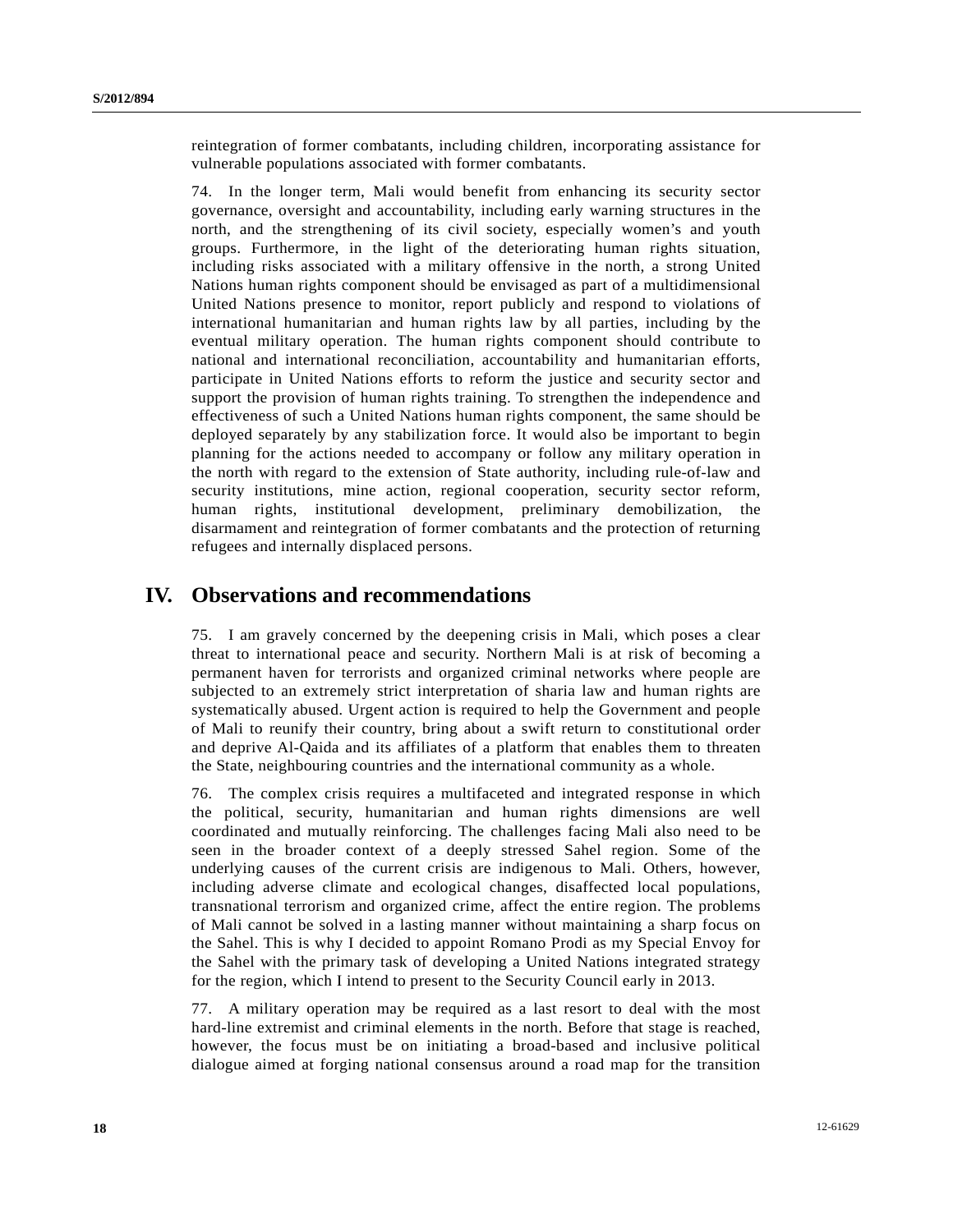and at addressing the long-standing grievances of the Tuaregs and other communities in the north.

78. The responsibility for political reconciliation rests, first and foremost, with Malians themselves. Malian leaders must unite around the goals of full restoration of constitutional legitimacy and of territorial integrity. It is especially important that they acknowledge long-standing grievances.

79. The recent threat of military intervention, in addition to some other developments, appears to have rendered some groups in the north more amenable to dialogue. The authorities must take advantage of this window of opportunity to put in place a credible framework for negotiations with those who are willing to distance themselves from terrorism. I call upon the authorities to address seriously the legitimate concerns of Malian citizens in the north, with a view to fostering their full participation in the national institutions of governance and the decision-making process. In this regard, I welcome recent statements by the Government that dialogue with MNLA and Ansar Dine is inevitable.

80. I am encouraged that there appears to be broad agreement among key Malian stakeholders that the political process must focus on four core objectives: broadbased and inclusive political dialogue aimed at formulating a road map for the transition; negotiations with armed groups in the north that renounce terrorism; preparations for the holding of elections; and promoting national reconciliation. Nevertheless, divisions persist among Malians on how to achieve these objectives. While the transitional authorities and other stakeholders agree in general terms with these priorities, they differ on the details of implementation. Influential opposition groups consider that, to date, the preparations for the national dialogue have not been sufficiently inclusive or transparent and are threatening a boycott of the entire political process until their concerns are addressed. I am particularly concerned that the launch of the national dialogue has been postponed owing to a lack of consensus among key political actors in Bamako on its format and composition. It is imperative that this important forum begin its work without further delay.

81. The internal divisions constitute the single greatest obstacle to progress on the political track and must be addressed urgently. The Malian authorities must coalesce around a common vision for the future of the country that enjoys the support of various constituencies. This includes creating the conditions and formulating a detailed and realistic timeline for the holding of elections, which are an important component of national reconciliation. While preparations must begin now, so as to create a sense of momentum, the timing will depend on knowing when those in the north can participate fully. Elections that disenfranchise portions of the population could reinforce, rather than bridge, divisions.

82. The authorities have indicated that they welcome direct United Nations involvement in support of the political process. My Special Envoy for the Sahel has included Mali as part of his efforts to develop a United Nations integrated strategy for the region. My Special Representative for West Africa has been working closely with the authorities in Bamako, other national stakeholders, regional leaders and ECOWAS to push forward the political process. I have also dispatched an electoral needs assessment mission to Bamako to help the authorities to tackle the challenges facing the electoral process.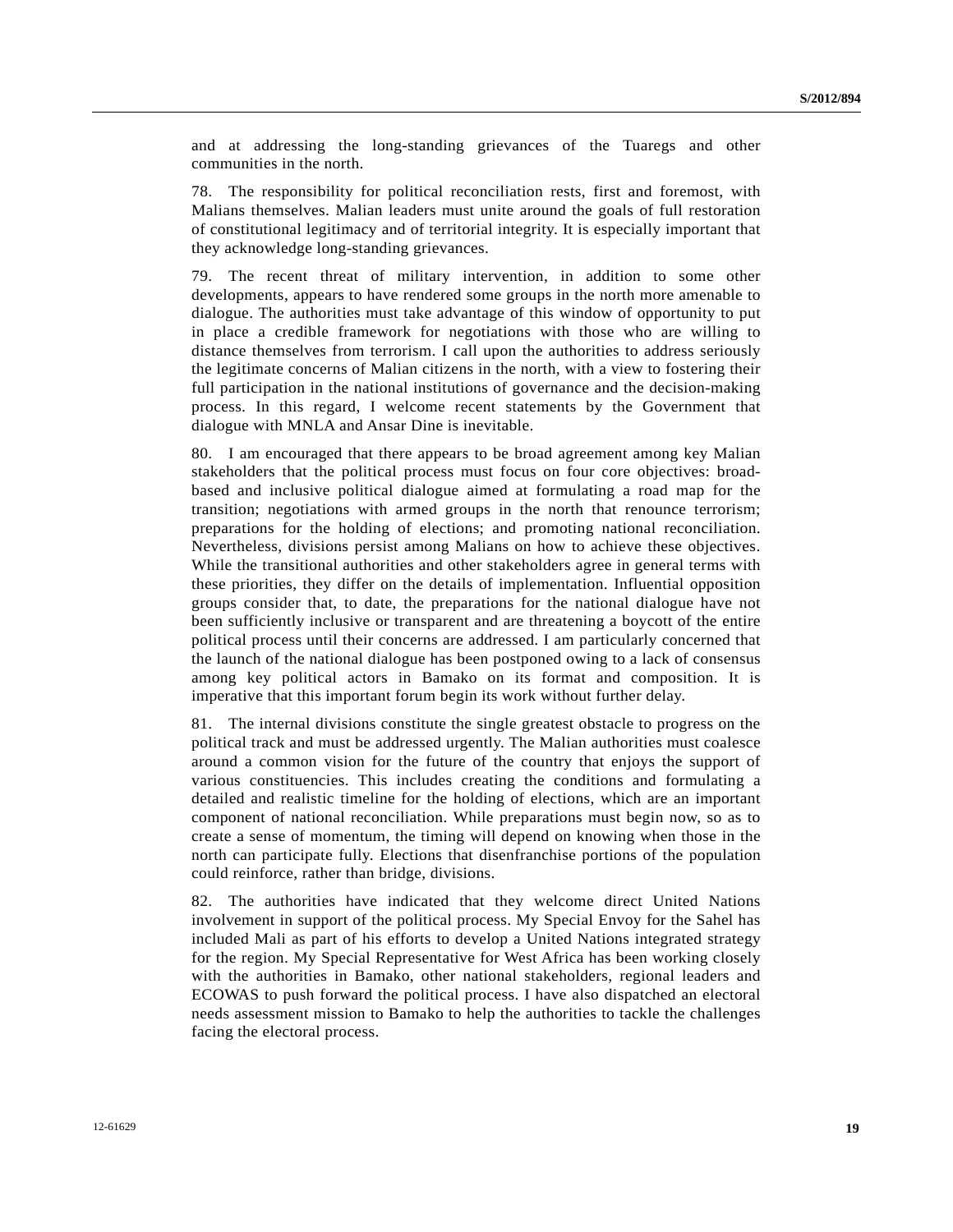83. I believe that, beyond these efforts, a full-time United Nations political presence, including expertise in human rights and other key areas, is urgently needed in Bamako to monitor and report on the situation and provide day-to-day support and advice to the authorities and other key national stakeholders. I intend to strengthen the United Nations presence in Bamako in the coming days through the deployment of a senior United Nations official who will be responsible for interacting on a daily basis with key stakeholders, under the direction of my Under-Secretary-General for Political Affairs, and will also report to my Special Representative for West Africa and to my Special Envoy for the Sahel.

84. While it is my fervent hope that the country can be reunified through negotiations, it is likely that there will ultimately be some terrorists and criminals with whom no dialogue is possible. Inaction by the international community may prolong the suffering of those in the north who are living under the brutal yoke of the extremists and are seeing their cultural heritage being destroyed. Every passing day brings with it the risk of a further entrenchment of terrorist groups and criminal networks. Nevertheless, I am profoundly aware that, if a military intervention in the north is not well conceived and executed, it could worsen an already extremely fragile humanitarian situation and also result in severe human rights abuses. It could also risk ruining any chance of a negotiated political solution to the crisis, which remains the best hope for achieving long-term stability in Mali.

85. On 13 November, the African Union endorsed the ECOWAS/African Union strategic operational framework for the African-led international support mission for Mali, which was previously endorsed by the ECOWAS chiefs of defence staff on 6 November, by its Mediation and Security Council on 9 November and by its Heads of State and Government on 11 November. I welcome the efforts that have gone into this important document, while recognizing that further planning and preparations are under way. As these areas are addressed, it could provide a useful basis for consideration of the call by the Peace and Security Council for the Security Council, acting under Chapter VII of the Charter, to authorize States members of the African Union to establish an African-led international support mission for Mali for an initial period of one year, comprising 3,300 personnel, to take all measures necessary, as appropriate, to assist the Malian authorities to recover the occupied regions in the north of Mali in order to restore the country's unity and territorial integrity and reduce the threats posed by terrorist and affiliated groups and transnational organized crime.

86. Fundamental questions on how the force would be led, sustained, trained, equipped and financed remain unanswered. Plans for both the international force and the Malian security and defence forces need to be developed further. They should include details on a harmonized operation with a clear division of functions, effective command and control and legitimate civilian authority oversight of the defence and security forces. This planning should also be synchronized with regional and international plans for counter-terrorism and border control and to counter criminal networks. Measures to mitigate the possible impact of a military operation on the extremely fragile humanitarian and human rights situation in northern Mali and the subregion must be incorporated into every stage and facet of the planning process.

87. The effective implementation of the strategic operational framework will require significant and timely external support for training, equipment, logistics and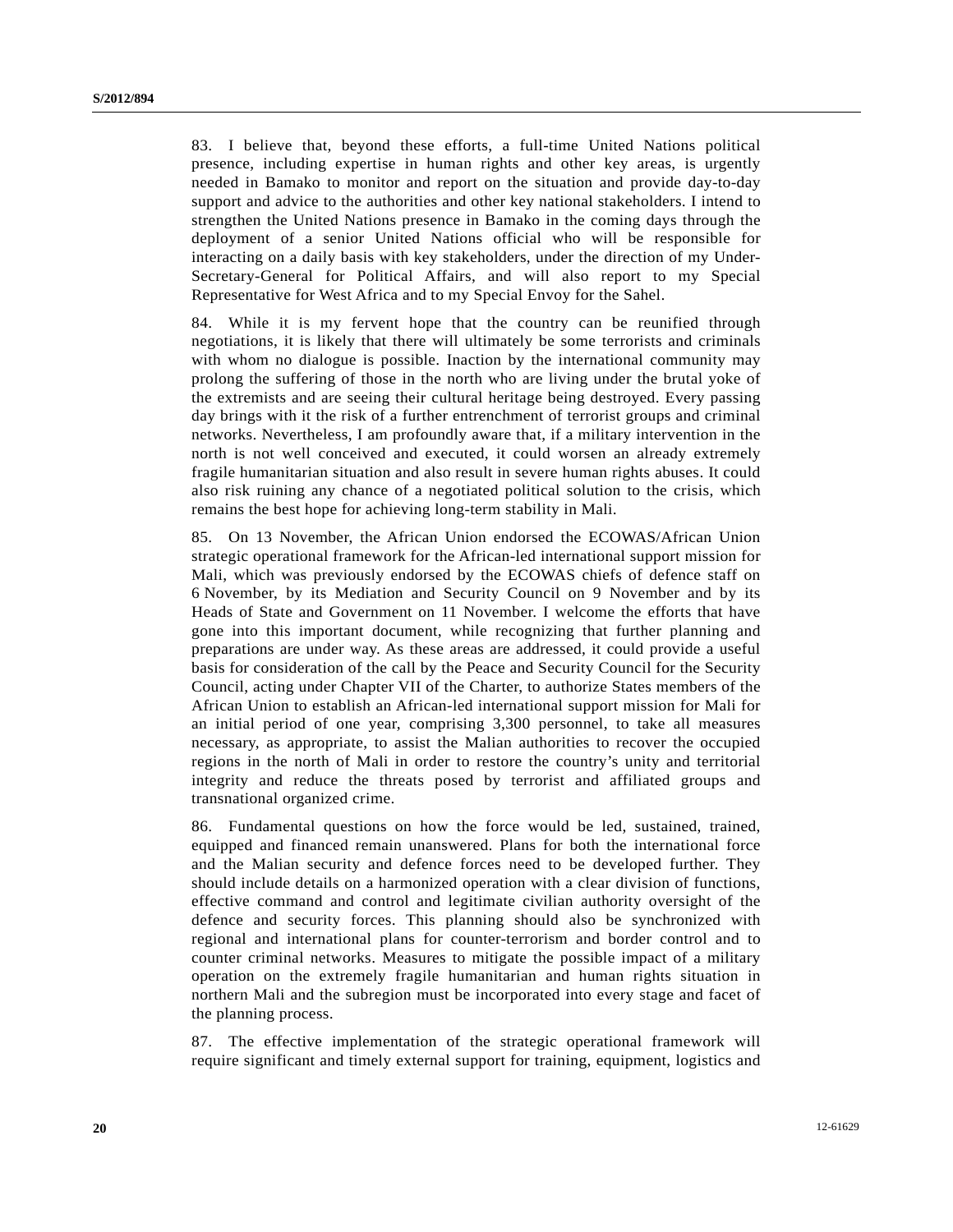funding for both the international force and the Malian defence and security forces. There is an urgent need to assess and fill capability gaps in the Malian military and police. In this regard, coordination and a clear division of roles and responsibilities between the Malian authorities, ECOWAS and the African Union, in addition to the United Nations, the European Union and other international partners, will be vital. The United Nations could facilitate, in support of the African Union and other key stakeholders, contributions by bilateral and other stakeholders, on the basis of a determination of requirements, possibly through a donors' conference.

88. In this regard, I commend the decision of the Foreign Affairs Council of the European Union on 19 November to welcome the presentation of a crisis management concept for a military training mission in Mali, which is expected to be considered for approval on 10 December. I also welcome its request to the European Commission to mobilize funds from the African Peace Facility for the operation in Mali. The contributions of other partners will be similarly critical, including for the continuing planning and preparation efforts.

89. Should the Council authorize the support mission, it is essential that the Council play an active role in ensuring that African-led and Malian forces engaged in any military offensives in the north are held fully accountable for their actions. I would therefore strongly recommend that in any relevant resolution the Council request the African Union to report to it on a regular basis on the activities of the support mission. As part of this accountability process, it may be advisable for the Council to request the African Union and the Malian authorities to meet specific benchmarks for the commencement of offensive operations, including the demonstrated operational readiness of the Malian forces and the support mission; positive developments in the political process on the part of, primarily, the leadership in Bamako; and the effective training of military and police personnel of both the support mission and the Malian forces in their obligations under international human rights, humanitarian and refugee law.

90. Both the support mission and the Malian defence and security forces would be required to act in compliance with applicable international humanitarian and human rights law in the performance of any mandate authorized by the Council and in full respect of the sovereignty and territorial integrity of Mali and neighbouring countries. The deployment of a sufficient number of United Nations human rights observers should be mandated to monitor strict adherence to international humanitarian and human rights law, to advise on ways to mitigate any adverse impact on the civilian population and to report publicly in this regard.

91. The request by the African Union to the Security Council to authorize a United Nations support package for an offensive military operation raises serious questions. The impact on the image of the United Nations and its ability to play a meaningful role in supporting short-term humanitarian and emergency assistance efforts and longer-term stabilization efforts in Mali, in addition to the implications for the safety and security of United Nations personnel in the region, must be weighed carefully. Furthermore, the Organization has limited ability to deliver a support package in the near term to a combat force. The tools available to it, such as commercial procurement, involve strict procedures to ensure accountability for the use of funds. These could place significant restrictions on its ability to support offensive military operations in the north.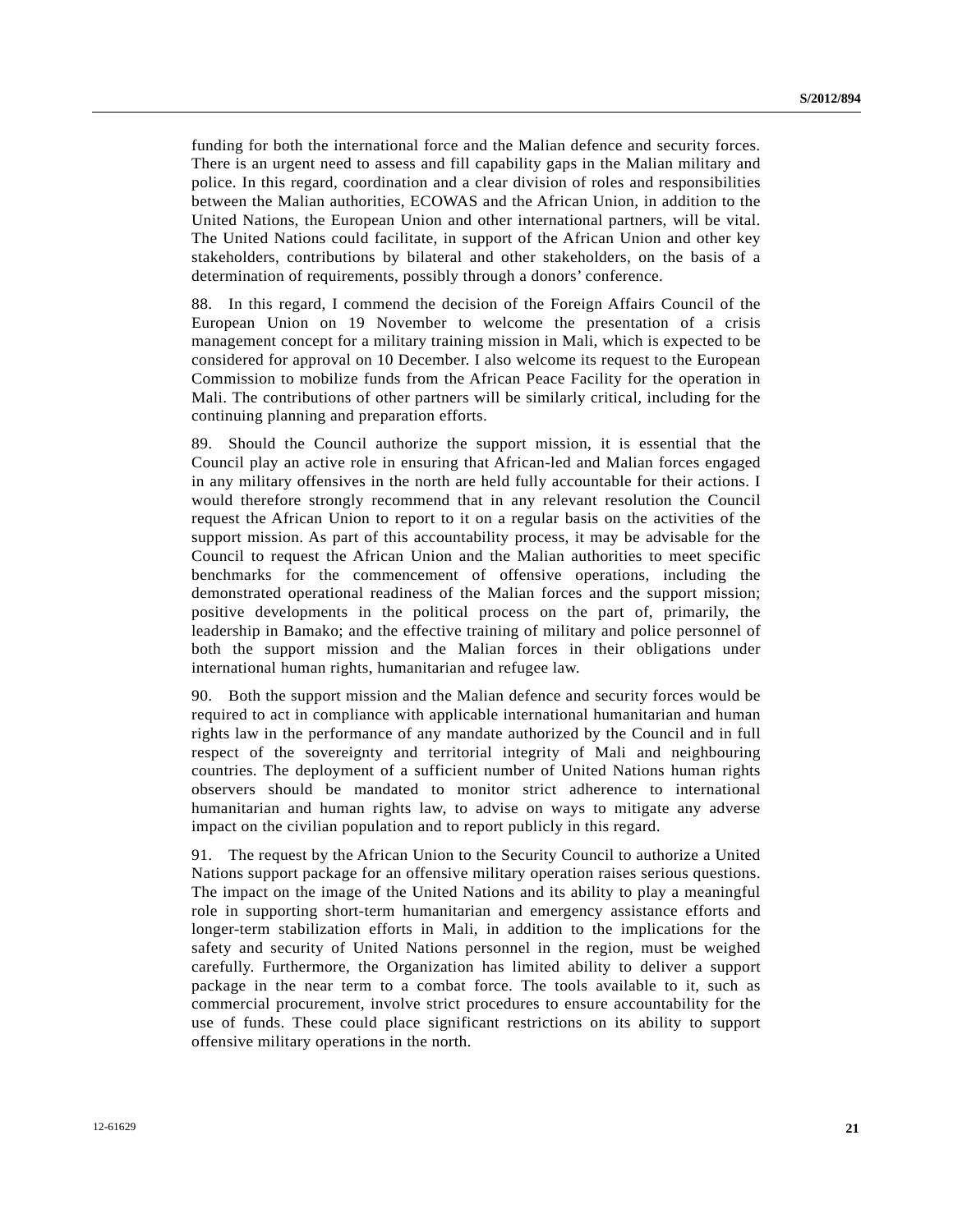92. As the international response to the crisis in Mali takes shape, there are a number of areas in which the United Nations could play a role, taking into account lessons learned from prior experience. The Organization is not best placed to directly tackle the security threat posed by terrorists and affiliated groups. AQIM and its affiliates, armed with sophisticated weaponry and training, can be expected to forcibly oppose any deployment of Malian and/or international forces. Targeted military operations may be required to dislodge them from northern Mali, in which case Member States may decide to directly support the military activity needed to combat such groups.

93. Irrespective of who undertakes such an activity, funding for the initial combatrelated military operations could be through voluntary or bilateral contributions. Once the objectives of the initial military operation have been achieved, the Council could consider the option of providing a United Nations logistics package to assist an international force during stabilization operations.

94. In the meantime, the United Nations could continue to support the support mission and the Malian authorities with planning and preparations for an intervention in the north, as well as in critical areas that will be required to accompany or follow any operation with regard to the extension of State authority. This would include rule of law and security institutions, mine action, promotion of national dialogue, regional cooperation, security sector reform, human rights and the initial demobilization, disarmament and reintegration of former combatants.

95. Any support provided by the United Nations to the support mission or the Malian armed forces would have to be in strict compliance with the United Nations human rights due diligence policy, which is intended to contribute to the protection of civilians while enhancing the effectiveness of non-United Nations security forces that receive United Nations support. Under the policy, United Nations support cannot be provided where there are substantial grounds for believing that there is a real risk of the receiving entities committing grave violations of international humanitarian, human rights and refugee law and where the relevant authorities fail to take the necessary corrective or mitigating measures. The United Nations would have to carry out such a risk assessment and identify relevant mitigating measures as soon as possible and, in any case, before support is provided. Such support would also need to comply with United Nations defence sector reform policy, which highlights parameters for the provision of United Nations direct or indirect assistance to defence sector institutions. The Secretariat would welcome direction in the mandate from the Council that it should consult all partners and potential recipients of United Nations support in connection with operations in Mali, the purpose of which would be to ensure that the requisite measures are undertaken and mechanisms put in place to ensure the implementation of the human rights due diligence and defence sector reform policies.

96. As noted above, I intend to take immediate steps to strengthen the United Nations presence in Bamako with a strong human rights capacity. This presence could evolve into a multidimensional United Nations mission with a mandate to provide the Malian authorities with long-term stabilization and peacebuilding assistance. Such a mission would include a strong human rights presence to monitor, report and respond to international humanitarian and human rights law violations by all parties and contribute to supporting the national authorities in protecting human rights. The United Nations would need to begin planning and preparations